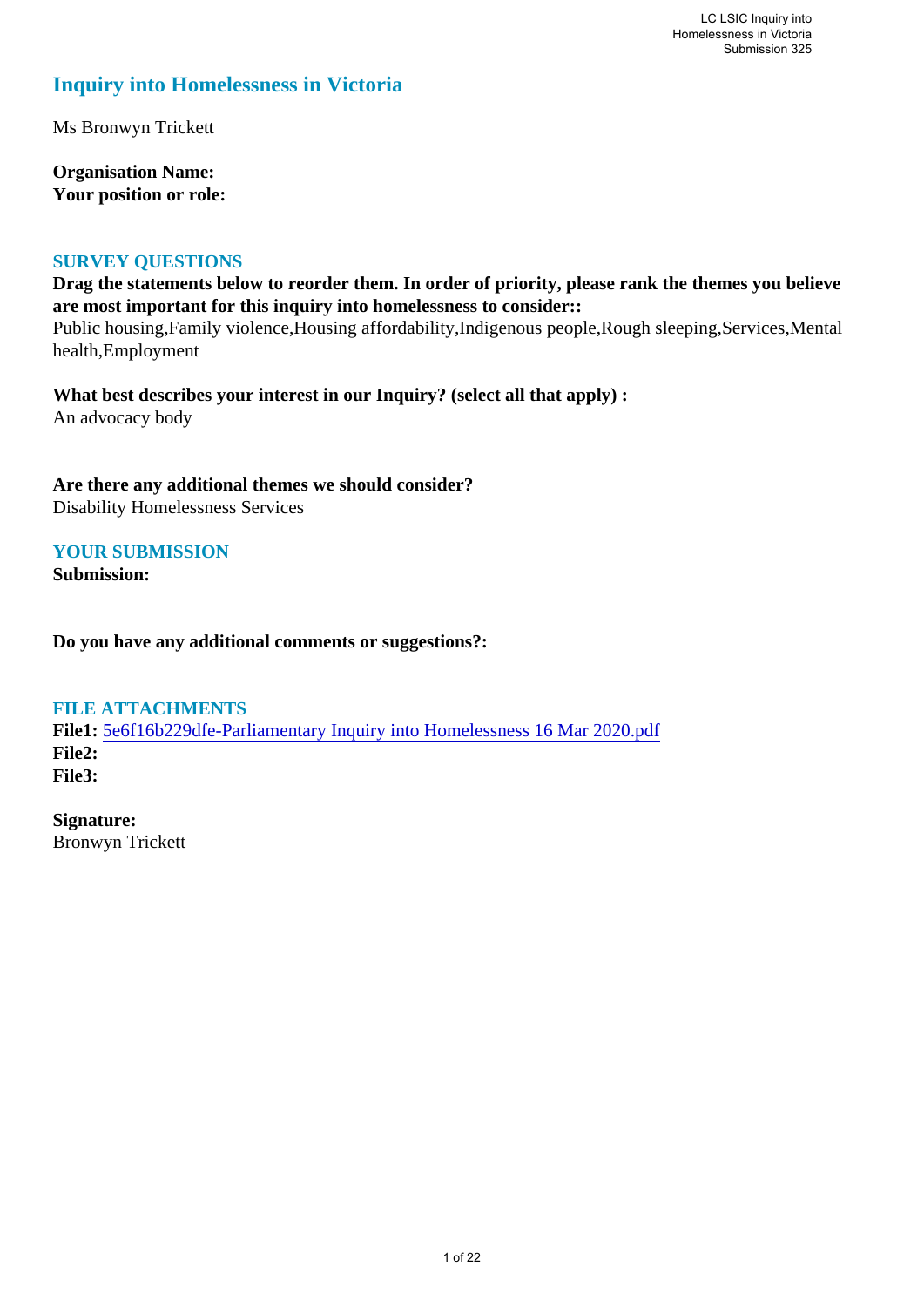

*Advocacy, Self Advocacy, Rights, Accessibility, & Community Living for People with a Disability* 

16 Mar 2020

Submission into the Parliamentary Inquiry into Homelessness

AMIDA is an independent advocacy organisation which advocates for good housing for people with disability. We provide advocacy to individuals, with priority given to people with an intellectual disability, and advocate for change in systems which prevent people from achieving good housing.

AMIDA strongly supports the United Nations Convention on the Rights of Persons with a Disability and works to assert these rights and community inclusion for people with a disability.

AMIDA was one of the first to develop community housing as an alternative to large institutions however we have not been involved in the establishment of housing for more than 20 years. Our expertise since that time is in advocacy; not in financing and developing housing. We were encouraged to see the detailed work of the Summer Foundation Finance Think Tank which has provided an excellent summary of the financial models, the finance gap and options for filling the gap. We note that while philanthropic capital is considered a high priority option, the role of government capital and annual housing subsidies is also in the High priority category and is very much part of the solution.

With one off funding we provide community education to challenge community attitudes which provide barriers to disabled people. For example, Opening Doors is a website we've just launched Dec 2019, https://openingdoors.net.au/ Previously we were funded to provide information to people in group homes about their rights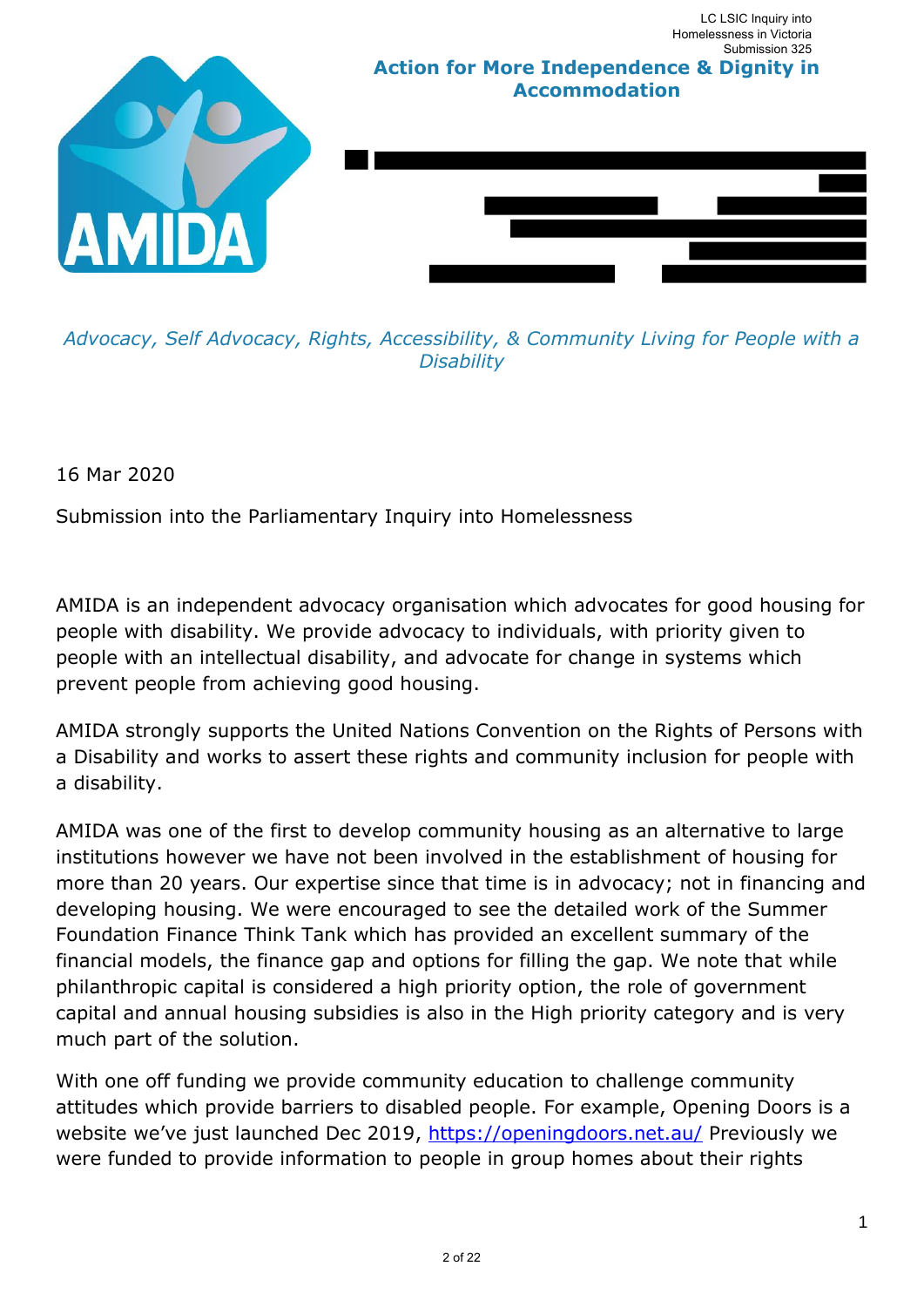through the Housing Know Your Rights training more information is on our website www.amida.org.au

The National Construction Code through the Australian Building Code BoardIn Nov 2019 AMIDA made a submission to the Australian Building Code Board as follows:

"AMIDA understands in 2009, the Australian Network for Universal Housing Design (ANUHD) joined the National Dialogue on Universal Design in a bid to work collaboratively with the housing industry and community sector to increase the supply of accessible housing. The National Dialogue settled for a voluntary approach and adopted an "*aspirational target that all new homes will be of an agreed Universal Housing Design standard by 2020 with interim targets to be set within that 10 -year period."* The aspirational goal was endorsed by the Council of Australian Governments (COAG) as a key commitment in the 2010 – 2020 National Disability Strategy (NDS).

In relation to housing, the NDS in 2010 included the following commitments:

*"Improved accessibility in social housing is being achieved through the incorporation of universal design elements in more than 15,000 new public and community housing dwellings which are being built under the social housing component of the Nation Building – Economic Stimulus Plan. Funding provided through the Social Housing Initiative will support the inclusion of six specified universal design features in these dwellings that will provide improved access to people who have limited mobility. Of these, more than 5,000 dwellings will also achieve an even higher level of adaptability through compliance with the Australian Standard for Adaptable Housing Class C.* 

*The Australian Government is working with representatives from all levels of government, key stakeholders from the disability, ageing and community support sectors and the residential building and property industry on the National Dialogue on Universal Housing Design to ensure that housing is designed and developed to be more accessible and adaptable. An aspirational target that all new homes will be of agreed universal design standards by 2020 has been set, with interim targets and earlier completion dates to be determined."*

The voluntary approach didn't achieve the targets or goal to any extent at all. In fact, by any measure, the voluntary approach has failed conclusively to increase the supply of accessible housing. This failure clearly demonstrates the need for a mandated code. Over 10 years has been spent waiting for the voluntary approach to achieve desperately needed outcomes. This is a lost 10 years of development of accessible stock the loss of which is keenly felt by people; people who are being disabled by a lack of regulation. This failure shows housing developers and the housing construction industry count accessibility for people as a very low priority. If Australia does have a commitment to fairness and accessibility for people to the built environment including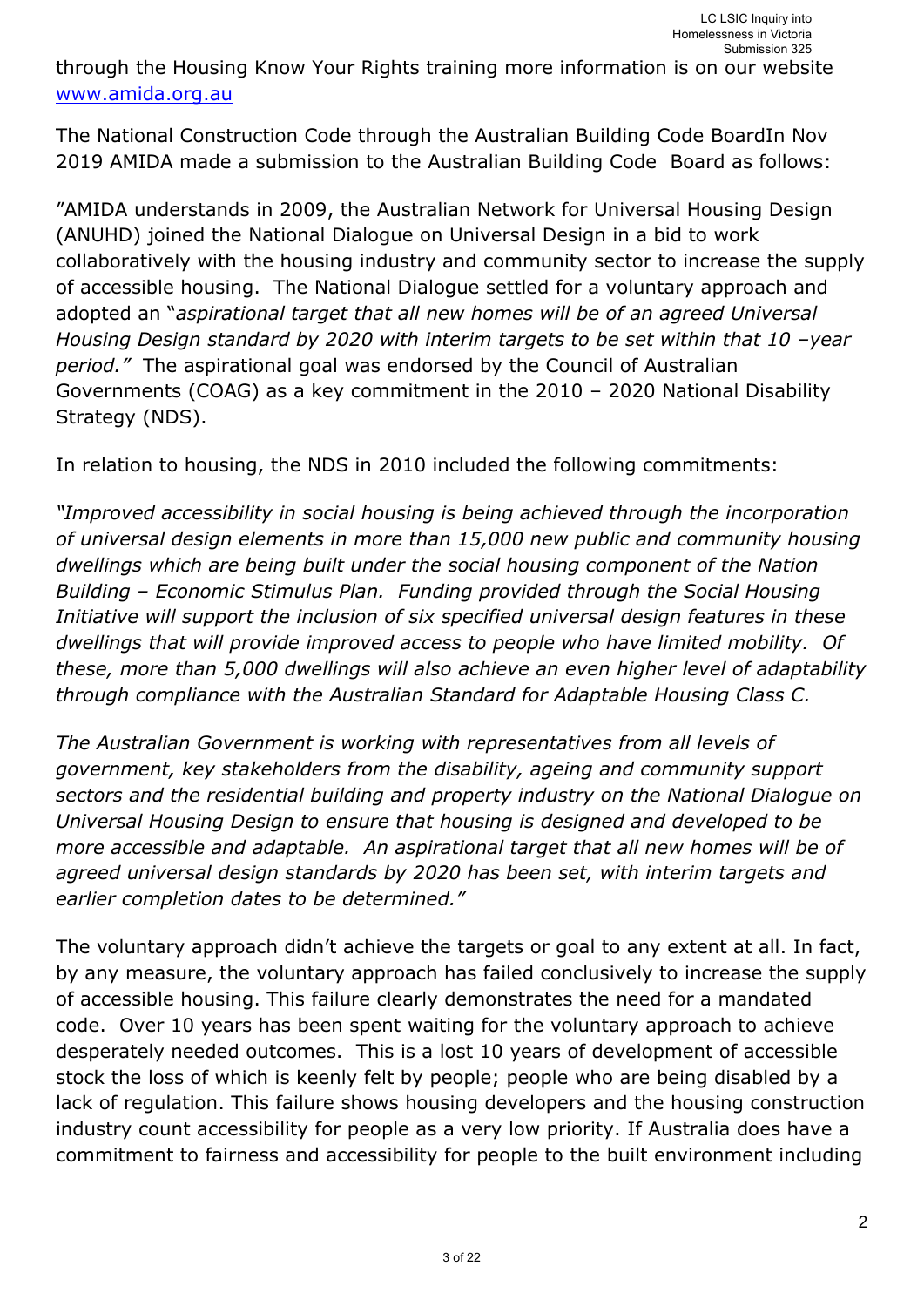residential properties, it will have to mandate meaningful accessibility standards. And if it does not, it is responsible for disabling people."

The Australian Building Codes Board is currently in the process of developing a Regulatory Impact Statement. There will then be a consultation on the National Construction Code (NCC) put to the public for comment in 2021. Decisions will be made by Government on inclusion of accessible housing provisions and the NCC will take effect in all states of Australia on 1 May 2022.

 There is very little Public housing stock being built in the states as the majority of Public housing stock has needed funding for long awaited maintenance and therefore no new housing stock has been built which has led to the Public housing waiting list blowing out.

During Dec 2019 AMIDA provided evidence to the Royal Commission into Violence, Abuse, Neglect and Exploitation of People with Disability, public hearing on Group Homes held in Melbourne Victoria.

## **Disability Royal Commission Group Homes Issues Paper response. February 2020**

http://www.amida.org.au/newsreport/amidagrouphomesissuespaperresponse2020/

#### **Our Vision**

"AMIDA supports people with a disability as valued members of our community. AMIDA recognises that people with disability contribute to and develop our community.

AMIDA acknowledges that people with disability have a right to a choice of who they live with and where they live. Further, people with disability have a right to good quality housing which is accessible, affordable and non-institutional. People with disability have a right to live in the community with access to support to participate and have a good quality of life.

#### **Our Mission**

AMIDA is an independent advocacy organisation which advocates for good housing for people with disability. We provide advocacy to individuals, with priority given to people with an intellectual disability, and advocate for change in systems which prevent people from achieving good housing.

AMIDA strongly supports the United Nations Convention on the Rights of Persons with a Disability and works to assert these rights and community inclusion for people with a disability.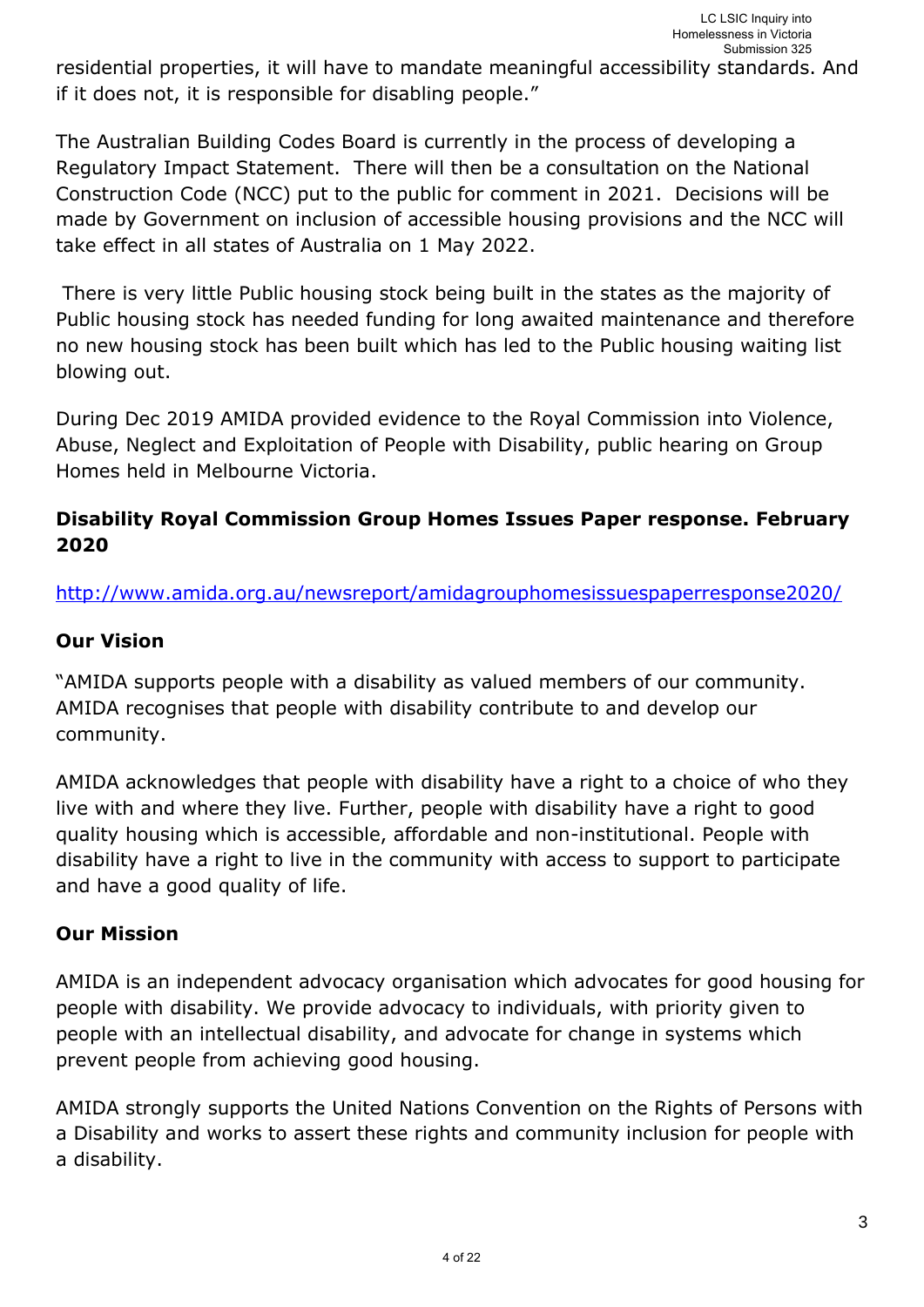## **Question 1: Have you, any member of your family, or anyone you care for, lived in group homes? Are you willing to share your experiences or those of another person with the Royal Commission?**

AMIDA is an Advocacy organisation and partner in the Self Advocacy Resource Unit

We provide Housing advocacy, NDIS Appeals advocacy and Self-Advocacy resourcing

In 18/19, 117 people were provided advocacy, 168 were provided information advice. We also provide Systemic advocacy including 16 submissions and advice primarily to Government.

We provide community education to challenge community attitudes which provide barriers to disabled people. We provide information to people in group homes about their rights.

As advocates, we are called on for help when people with a disability experience violence, abuse, exploitation and neglect in group homes. We work alongside people who experience violence, abuse, neglect and exploitation, these people are often the most vulnerable and forgotten members of our society, people with an intellectual disability. People with an intellectual Disability's voices are more often than not never heard. Group homes contributes to this, with the cloistering and segregation of people in these facilities. We see it essential to share with the Royal Commission the stories those people have shared with us. People with a disability have given us their consent to share their stories anonymously.

## **Question 2: What is your opinion of the quality of life for people with disability in a group home?**

The current group housing model in Victoria does not offer a good quality of life for many disabled people. Through the work we do at AMIDA we have contact with many People With a Disability. We regularly receive reports from people who live in group homes that they have no choice about what goes on in the group home they live in. Residents of group homes have reported a lack of control over every day things such as: bedtimes, mealtimes, food choices and when people enter their bedroom (the only private space a person often has, with reports of staff regularly not knocking and barging in). Let alone have a say on where they live, who they share a house with, the staff who work in the home they live in and the agency that provides the services to the home they live in. It has been reported to AMIDA that violence, abuse, neglect and discrimination is a common occurrence these are both explicit and implicit acts, that affect the resident's health; both physical health and mental wellbeing. People often talk about the fact that they can't even control who comes in the front door. The stories we hear from residents of group homes are stories of the support provided being mainly focused on the group within the home. This work is mainly focused on daily household activities and unfortunately no priority for with little if any individual attention and care taking place. Additionally, people who live in group homes have been given little or no information regarding housing alternatives. This is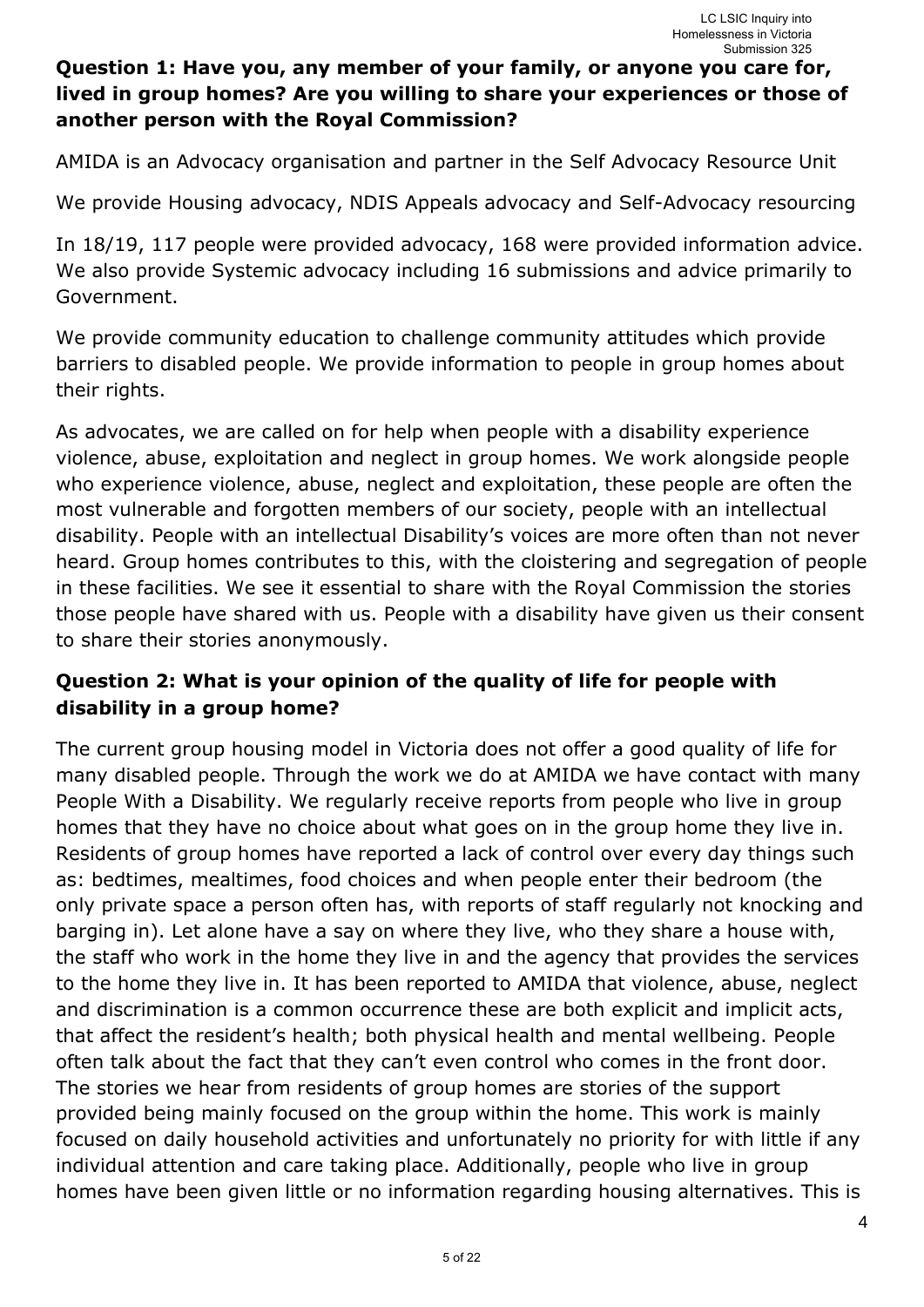contrary to the changing landscape of the NDIS which is founded on the tenet of 'choice and control'. In this scenario residents of an accommodation service have no one independent of support providers to assist them to even think about what this might mean. Support co-ordinators are often working for the support provider so don't direct them to alternatives. This highlights there is a problem that individuals are not getting the opportunity to seek out accommodation that is best for them.

We have and still hear stories from people who live in group homes who experience some conflict with other residents of the facility. In these instances, mealtimes are still shared, people are forced to eat together (one can only assume for convenience of the support staff) despite the animosity and fear this leads to. People report being unhappy having been forced to be part of the group and not being given a choice as to where they eat their meal. Residents do not control the environment which can lead to maladaptive behaviours such as, a learned submissiveness as a survival strategy in some people while others may express unhappiness in aggressive ways.

Residents have reported that when key staff leave, the situation in group homes can quickly deteriorate. Staff who do listen and are guided by the preferences of residents are sometimes not supported by colleagues or management in our experience. Staff who report poor treatment of residents and advocate for them are often subtly punished, e.g. with reduced shifts. This results in very good staff being pushed out of the job. Good staff tend to stay together so we see pockets of quality in the sector, but maintaining this quality is a constant challenge. When the resident mix changes or the needs of individual residents' changes, new tensions arise that even the best staff struggle to resolve, and conflicts and neglect of needs can increase.

Not all staff do treat disabled people well in group homes. Some staff do abuse residents, some bully residents, some ignore or neglect people they don't like or find difficult, some treat residents with little respect and some are violent towards disabled people. Ableism is prevalent in the disability sector as it is in society. Sometimes disabled people can speak up and seek justice but often they cannot. Even when they do, they are often not listened to. Even when they have family support and advocacy, they are often not given the response they deserve and have little option but to stay in an abusive group home.

## **Question 3: Are you aware of any violence, abuse, neglect or exploitation of people with disability in group homes? Are you willing to share your knowledge with the Royal Commission?**

AMIDA has advocated for numerous disabled people experiencing violence, abuse, discrimination and neglect in group homes. The following are a few recent cases examples:

 A new resident moved into a 5 resident group home. The new resident began verbally abusing and harassing other residents in numerous incidents each week. Examples initially included invading privacy by walking in on other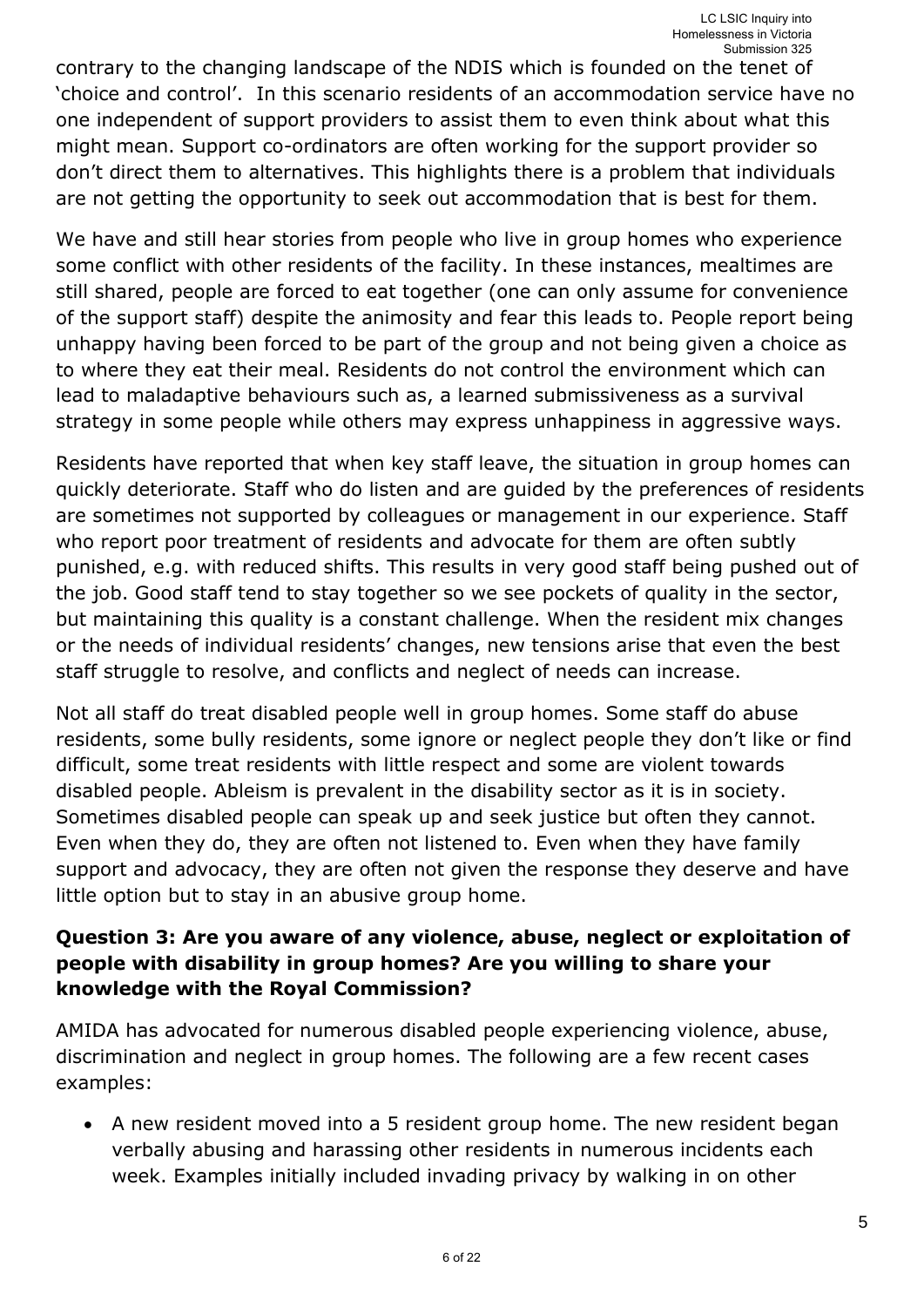residents in the bathroom, swearing, yelling, thumping fists on table and threatening physical assault. Despite protracted advocacy, the response was ineffective from both the initial government service provider and subsequent contracted community service provider. The service provider response focussed on counselling to calm the affected residents, explaining that the abusive resident couldn't help it and discouraging residents from constantly complaining about the issues. Psychological assessments reported the stress of the residents targeted was understandable and increasing. Despite this, only minor increases in support provision occurred. Unsurprisingly, this additional support in the same group setting did not change the level of abuse. Complaints by residents and their families, and consequent meetings at both the house and management level did not result in appropriate action to ensure all individuals were housed and supported adequately and were safe in their own home. For example, it took more than 2 years for the service provider to agree to place a privacy lock on the bathroom door. Over the course of 3 years the abuse escalated to the resident throwing furniture and making an attempt to set fire to the house. The mental health of residents deteriorated, and all residents were ultimately taking medication for mental illness they had not had prior to this resident moving in. Finally, group home support staff were physically attacked, and when they subsequently threatened to resign, the service provider acted to evict the violent resident. As no alternative accommodation was immediately available the resident was sent back to stay with their parents. It is still unclear what will happen in this case and whether the resident will be appropriately housed and supported, returned to the group home or moved to a vacancy in another inappropriate group home. If a vacancy is left by this resident, it will be filled by the same service provider who allowed abuse to continue for so long. Residents will not have choice and control of who moves into their home.

- In another group home a resident was frequently violently attacked by a coresident and eventually hospitalised. The family of the disabled person were reluctant to complain and advocate on his behalf. State Government Human Service staff became involved but even with their support 23 unsuccessful applications for alternative accommodation for the victim were made. 18 months later a place was finally made available in a new 1-bedroom specialist disability accommodation house where he is about to move and be safe. No alternate accommodation was sought for the resident who had behaved violently. The vacancy in the house the abused person left will quickly be filled by someone else in urgent need of housing despite it already proving to be an unsafe space. State government funding for staff to assist in these situations ends on June 30th 2020.
- A young woman was sexually assualted twice in a group home by two different men who were providing her personal care at different times. Despite these matters going through the courts and resulting in prosecution of the perpetrators, the service provider continues to ignore requests, by the family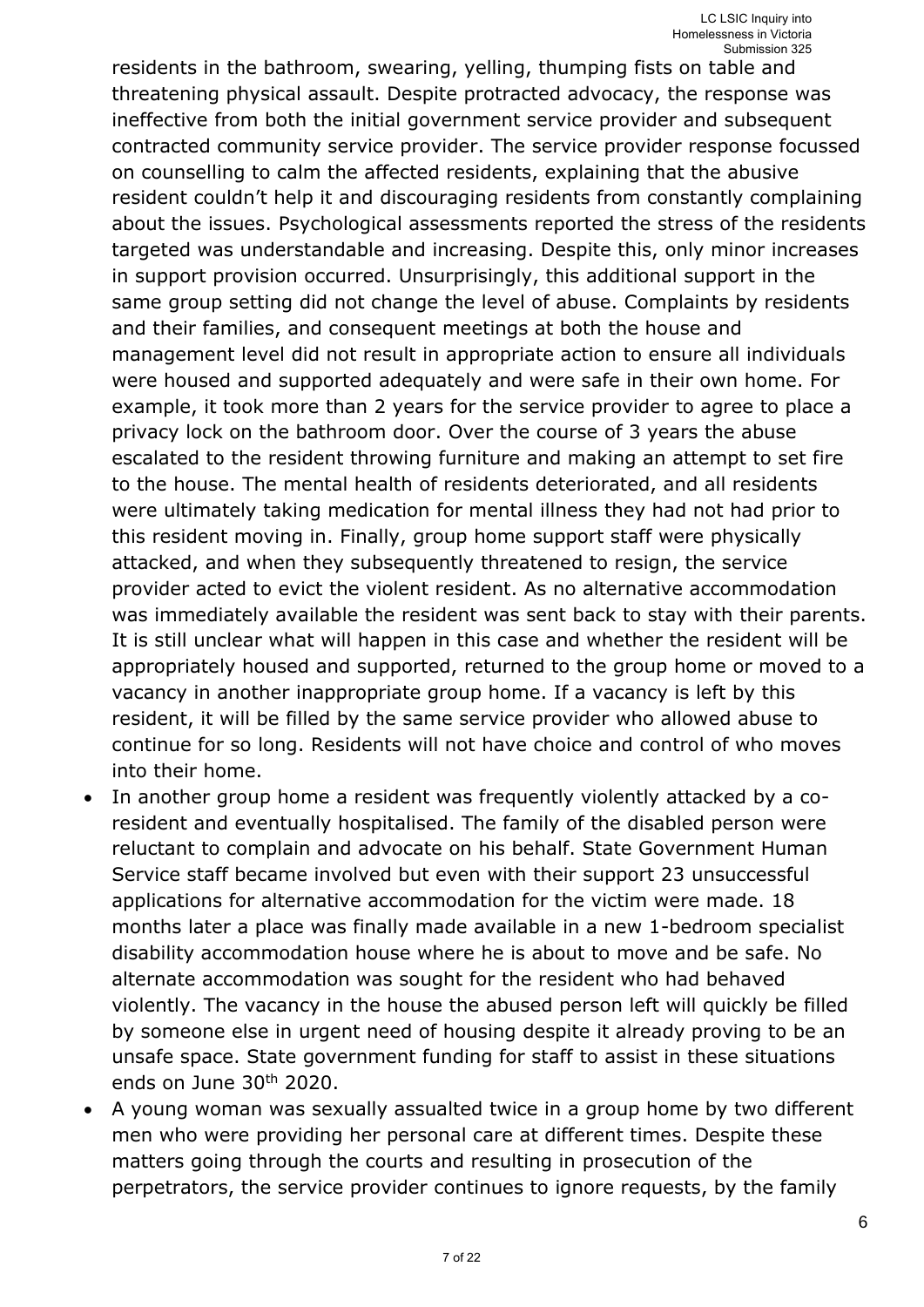7

and the AMIDA advocate, for exclusively female staff. Male staff are regularly providing her personal care, including showering. The young woman displays fear when this happens. Despite it being clear that she does not want to have male workers touch her body, the service provider decides on staffing and continues to provide male workers.

 Neglect is a feature of all these examples as even when violence and abuse is reported, **the response,** at all levels of service provider organisations, including government, is minimal, ineffective and does not place the physical safety and emotional wellbeing of disabled people as the first priority. The enormous time it takes to get solutions to problems of abuse exacerbates the problems, further erodes trust, and further silences people. Even where there is a strong desire by service providers to quickly address the abuse, there are several factors that prevent this including lack of alternatives to group housing and lack of support to disabled people to pursue what alternatives there maybe. As a result, service providers tend to try to smooth conflicts over, drag out response times, medicate the unhappy residents and discourage residents' complaints.

## **Question 4: When violence, abuse, neglect and exploitation occur in group homes, what do you think are the causes? What can be done to prevent violence, abuse, neglect or exploitation in group homes?**

As this issues paper states, '**the United Nations Committee on the Rights of Persons with Disability (the CRPD Committee) has said that, to live independently, people with disability must have 'all necessary means to enable them to exercise choice and control over their own lives', including in relation to 'personal lifestyle and daily activities''.**

Usually group homes are an environment disabled people have not chosen to live in and their choices within the home are limited. They don't choose who they live with and who supports them. AMIDA has observed numerous examples where disabled people indicate they are unhappy living in the group home they have been placed in. People with cognitive disabilities can and do verbally communicate their experience but sometimes they show what they are feeling via actions. These actions include displaying sadness, depression, anxiety, fear and anger and sometimes acting violently. As human beings and service users they deserve to be listened to when they communicate their unhappiness with home and support received. Disabled people in Australia have the right to be supported and housed appropriately in a way which doesn't make them unhappy and respects their preferences as expressed. When disabled residents of group homes are not listened to the consequences for them and others, they share with can be dire. People who are forced to share group homes are often harmed because service providers and funding bodies do not listen and respond by providing reasonable and necessary housing and supports.

When people living in the community receive a service in their own home the visiting support worker is usually mindful and respectful that they are in someone's home and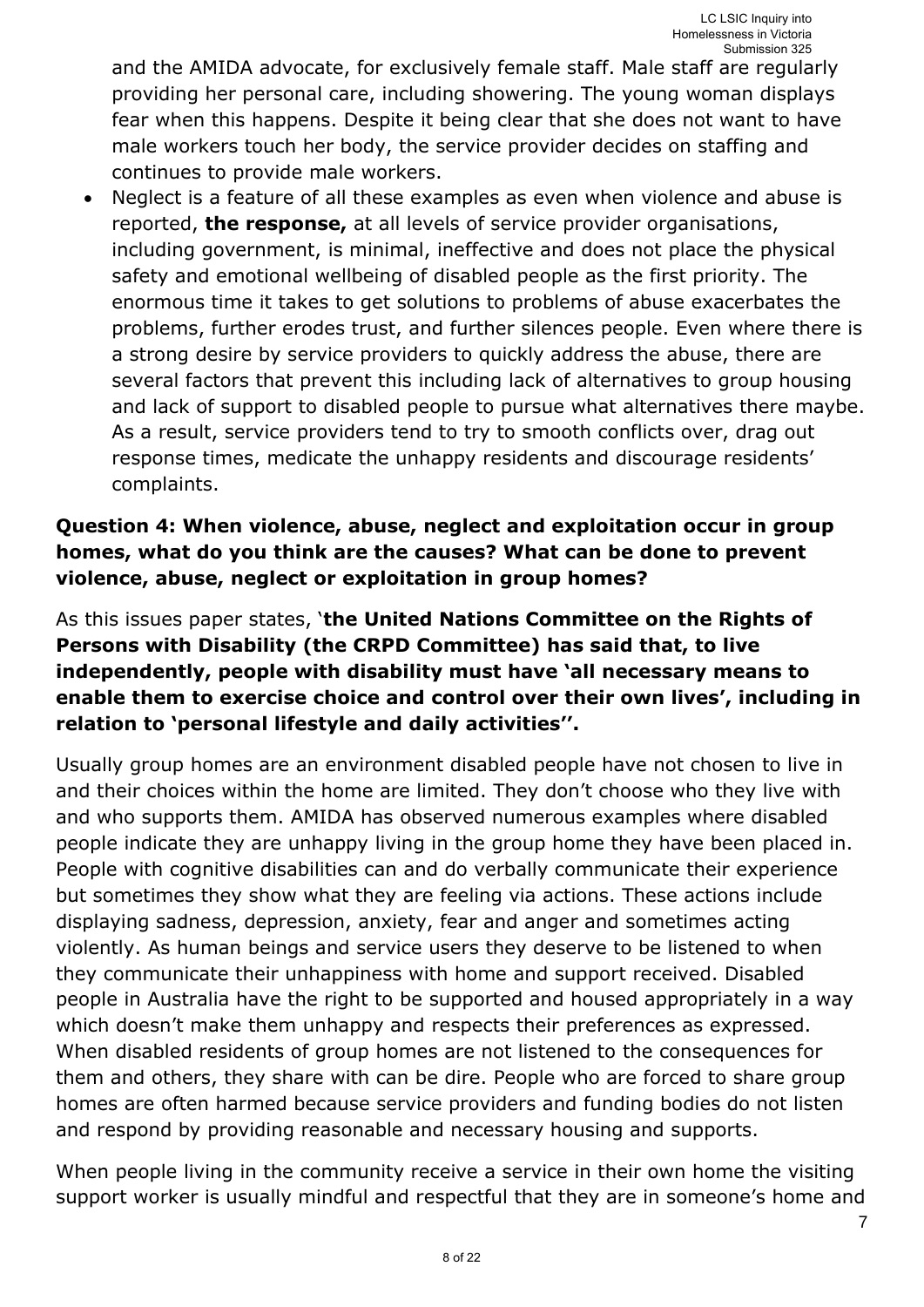that they are there to provide a service to the person. In group homes the support workers are a fixture, not a visitor, and the power relationship shifts to this being a service provision site, rather than someone's home. Disabled people living in group homes don't have choice and control over what happens in their homes including who moves in and who provides support and what support they provide. Staff in group homes make all the decisions in almost all cases and it is common for them to never consult residents and to treat people with a disability as passive recipients of a service designed and managed by others. If residents are consulted about anything it is usually token and limited.

Group housing is thought to be cheaper than individual housing with support, but enormous resources and time are spent ineffectively dealing with the problems that inevitably arise due to conflicts and clashes between people. Even if there are some savings in the group housing model, there are inherent problems in the model because people with a disability are harmed and denied their rights to choose and control.

Research into ways of better offering support in group homes has been taking place since the model developed in the 1980's yet violence, abuse, exploitation and neglect continue. Research has in fact shown that the larger the number of staff to residents, the lower the level of resident activity and resident gains were found to occur more when the resident group size was reduced (Felce: 1998:110). It is not possible to prevent violence, abuse, neglect and exploitation in group homes. Community visitors reports over the years continue to document problems in group homes that visitors get to see. If video cameras were in place, though they may infringe the privacy of residents, they may reveal the true extent of the problem of violence, abuse, neglect and discrimination which is likely to be extreme. But they would not prevent the problems inherent in grouping people against their will. Nevertheless, while the model persists, if residents wish to have video cameras in place, monitored by someone other than the service provider, they should have the right to do so. Service providers are unlikely to ever agree to this unless residents are given this right in law.

While disability services continue to operate in this way they risk neglect and abuse occurring and continuing, for which people with disability pay the price. Dominant policy and practice approaches do not consider the prevention and protection of people from harm, focusing primarily on responding to individual instances of maltreatment. Managerial, compliance-based systems may be deflecting attention from recognizing and responding more effectively to abuse and neglect at individual, systemic and structural levels. The current dominant approach fails to develop a culture of prevention and protection for people with intellectual disability. Further, some systemic and structural preconditions are set which make abuse and neglect less likely to be prevented. (Robinson S, Chenowith L. 2011)

AMIDA has advocated for legislated rights of residents living in group homes for many years. Often service providers argued to limit rights. We have heard service providers argue that legal protections should not be extended to group home residents because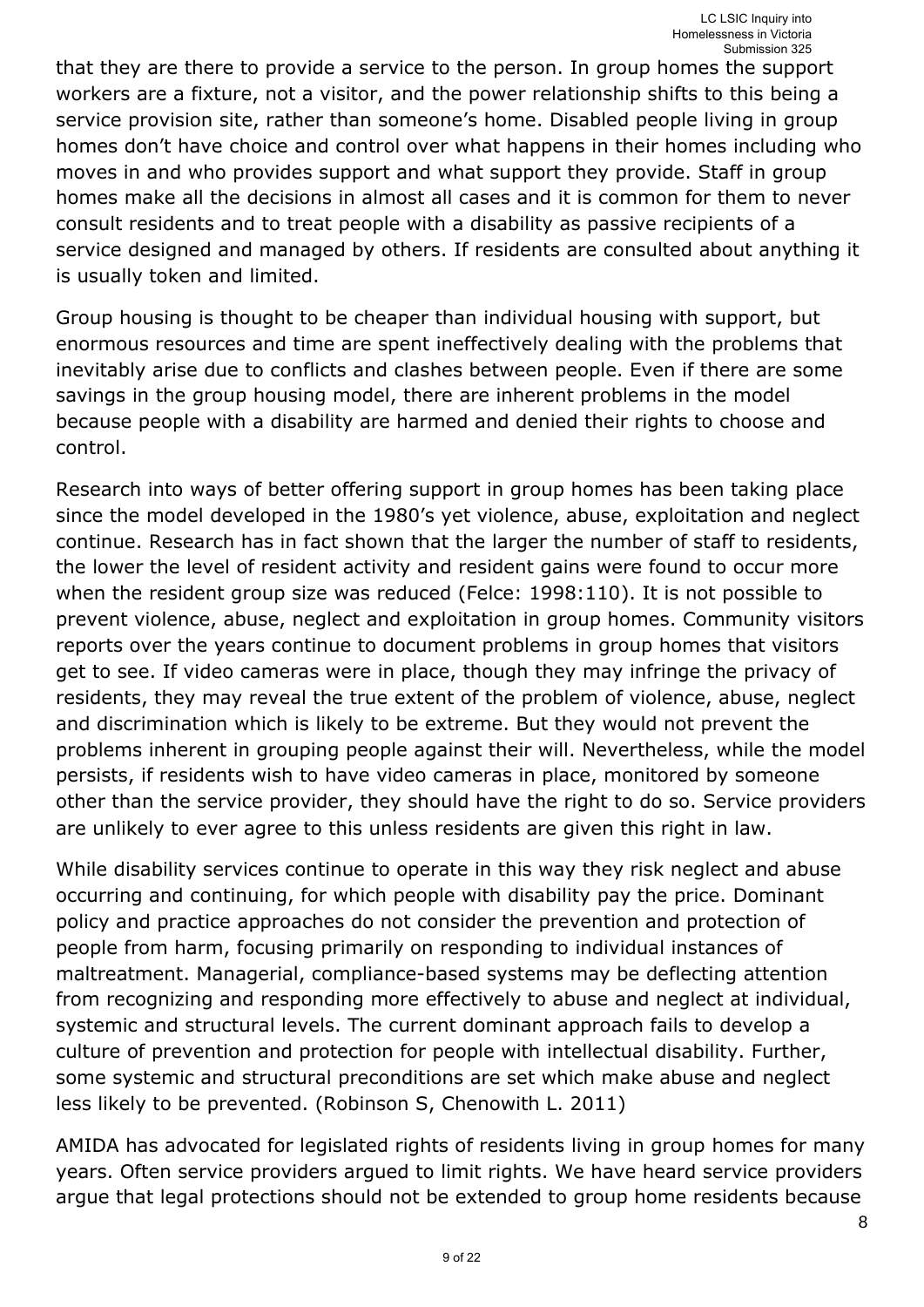it is not possible to prevent people being assaulted by other residents and service providers can't be held accountable for this. Many workers in these setting have become desensitised to the harm people with a disability have inflicted on them in these settings. Institutionalisation of workers and residents happens in group settings and although group homes are in general better than the large-scale institutions, they replaced, they have many of the same pitfalls. The group home model is only still in place because of a lack of investment in appropriate alternatives such as individual housing with support for independent living. People contemplating moving out of group homes with their NDIS funding will battle to find accessible, secure and affordable housing. Furthermore, their NDIS funding package will have been set based on a group setting and will be insufficient to cover 24 hours for an individual. They will face a battle to get this increased as the NDIS currently expects most people in Specialist Disability Accommodation to continue to live in group settings. To even know about, let alone seek funding for an individual living option requires enormous advocacy. Most people have no knowledge of an alternative and will stick with the secure "devil they know". Only if everyone living in a group home was given genuine alternatives and the opportunity to experience these would we see who actually chooses group homes.

## **Question 5: Do you consider the experiences of violence, abuse, neglect and exploitation in group homes different for particular groups of people with disability? For example, how does a person's gender, age, or cultural or sexual identity impact on their experiences? What are the experiences of First Nations people in relation to group homes?**

The same marginalisation and discrimination that occurs in the community based on age, gender, cultural or sexual identity and being First Nations people also occurs in group homes. People are discriminated against based on disability by being forced to live in a group setting that denies choice and control. In a group setting individual approaches to service provision are compromised. Identity issues are also compromised.

## **Question 6: Is there a continuing role for group homes in providing accommodation for people with disability? If so, what is the role? If not, what are the alternatives?**

- 1. Disabled people in group homes will spend most of their lives sharing their accommodation and they will be profoundly affected by this. The group housing model is expensive to staff and operate with huge amounts of time being consumed by the problems inherent in the model.
- 2. Under the NDIS, government subsidies flow to developers of predominantly group homes under the Specialist Disability Accommodation SDA scheme. SDA guidelines require most people to share accommodation. To quote the SDA pricing and payments framework **"Any participant could live independently if unlimited funds were available to support the m in their own home. Enabling every NDIS participant to live independently with their**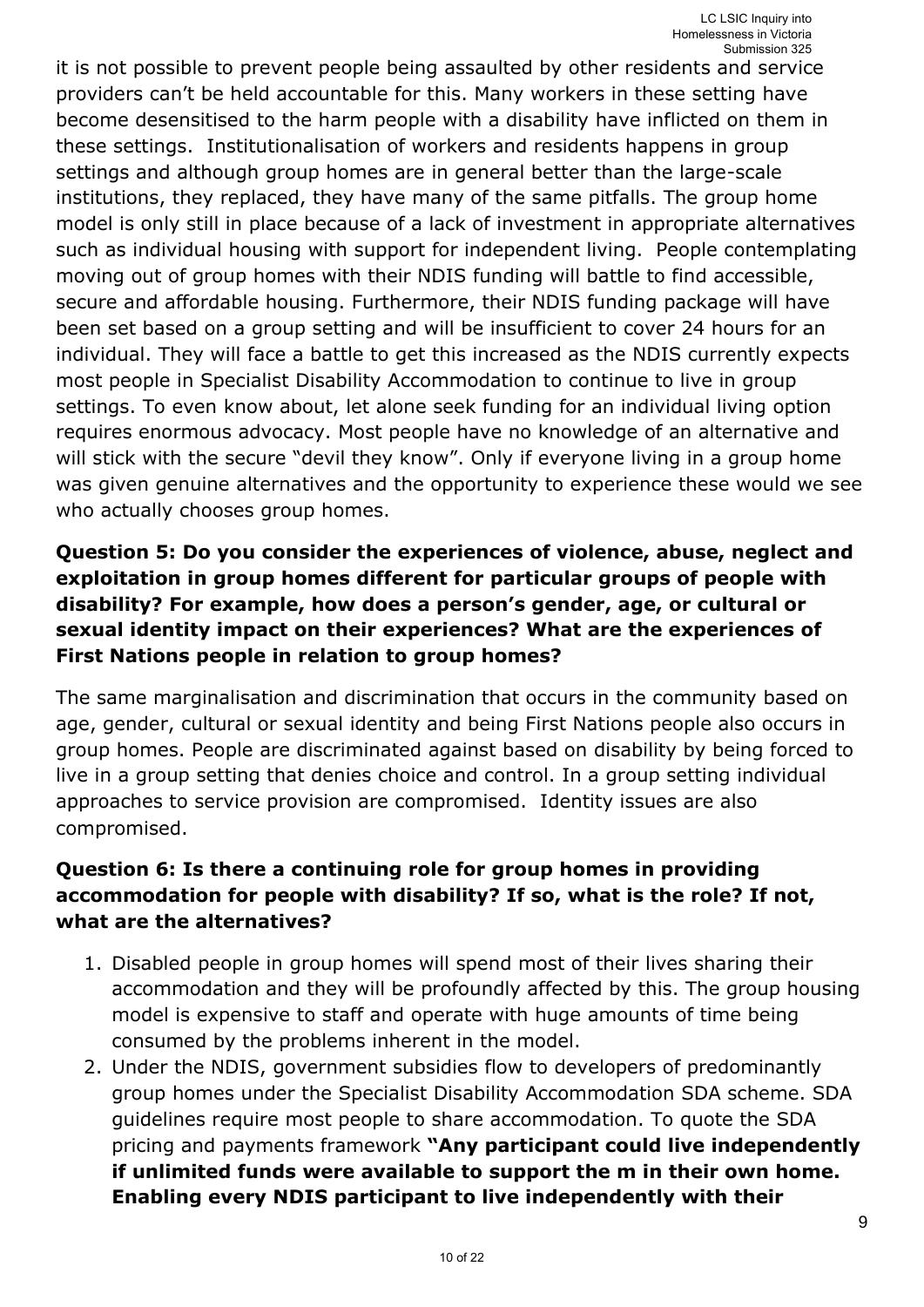**required levels of supports would be prohibitively expensive for the NDIS", and "Providing support for participants in a shared living arrangement, where staff and other resources can support more than one participant is often an effective strategy".** The framework is in place from July 2016 to July 2021. A relevant current AMIDA case which demonstrates the pressure to share is a young woman in a country town who requires a home which accommodates her high physical support needs. Her family are prepared to build an SDA property for her but the NDIA will only allow funding subsidies for the property if it is built to share with at least one other. She does not want to share and would be vulnerable. Also, there is unlikely to be another person in the town requiring the same level of SDA and if they did, may not be a compatible, age, gender, personality etc. The decision to force shared accommodation has been challenged but the case has taken 2 years so far and is still being appealed.

However, independent supported living is successfully occurring for thousands of people with disabilities via the NDIA SDA and SIL funding and it is a form of discrimination to deny this to people living in group homes.

- 3. There is currently not enough alternative housing, especially single bedroom stock. At least 28,000 places are urgently required for disabled people, 12,000 of these new and 16,000 already existing but needing to be redesigned to break down the congregation of group homes.
- 4. Currently a tiny amount of new SDA housing is being developed by housing providers: 534 1-2 b/r apartments, 199 2-3 b/r group units, 336 2-3 b/r group houses **440 4-5 b/r group houses and 36 5+ b/r group houses. However, even single bedroom units are being clustered in groups of up to 15 units. A single support provider will be locked in for each cluster with no individual choice for residents.**
- 5. Considering the problems that exist with group housing urgent policy change is needed to limit the group size of SDA accommodation and allow for many many more non share arrangements.
- **6.** Compared to other OECD countries we have an incredibly low level of public housing which is one viable affordable accessible housing source. But in Victoria, Public housing wait lists are currently around 40,000 people and though the government has committed to building 1000 much more is needed to address the need. **It is relevant to point out that public housing tenants would never be expected to share their tenancy as a matter of policy, despite the long wait lists. Yet people with a disability must share with many others with no choice about who they live with in order to receive essential services.**
- **7.** Another problem that flows from the lack of housing alternatives is that there is no emergency funding for housing costs. Under the state government disability services, money could be provided to pay for serviced apartments while a longterm housing solution was found. However, the NDIS doesn't pay for housing,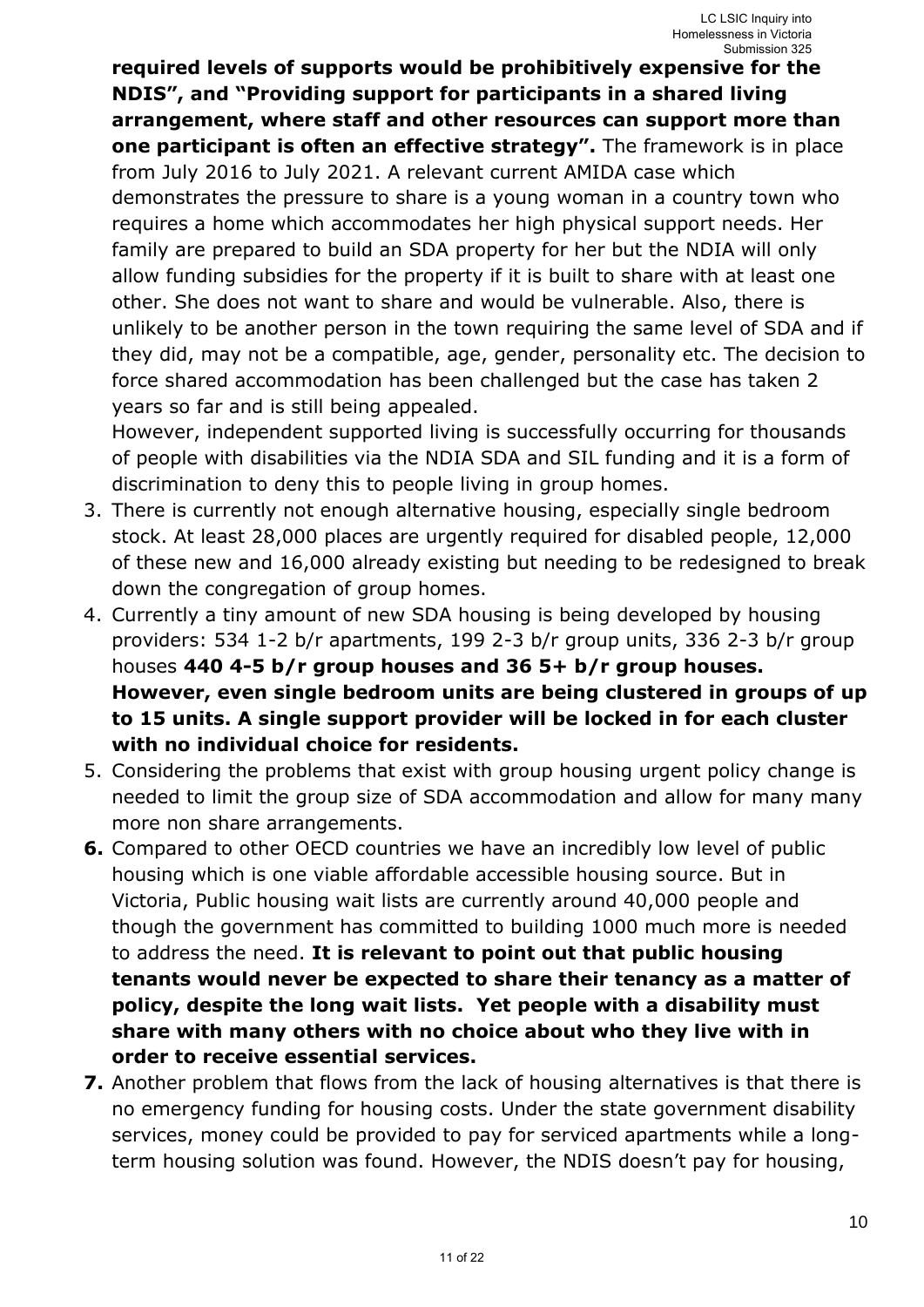so with the full transition to NDIS, there is now no funding for emergency housing.

It is not in the interests of disabled people for the group home model to continue however it will continue for some time even with a huge effort to transition to alternatives. Currently there is very small growth in alternatives but thousands more options must be developed. In the meanwhile, rights to safety must be legislated for and access to advocacy massively increased.

## **Question 7: Are you aware of the use of restrictive practices in group homes that you can share with the Royal Commission? If so, what needs to change or happen to eliminate the use of restrictive practices in group homes?**

AMIDA has seen restrictive practices used often in group houses. The system allows application to be made and it is usually approved. If disabled people weren't unhappy in group housing though the applications for restrictive practices would be reduced. The restrictive practices are only necessary because people are not receiving appropriate support and housing. The major example of this is the use of medication to tranquilise the residents who are acting out their frustrations, or are experiencing harm.

## **Question 8: What barriers or obstacles exist for people with disability identifying, disclosing or reporting incidents of violence, abuse, neglect or exploitation? What should be done to encourage investigating and reporting of violence, abuse, neglect or exploitation in group homes when it occurs?**

A major barrier is lack of access to advocacy and lack of availability of advocacy. Residents in group homes are often unable to independently contact advocacy services and require support from workers to do this. When they have complaints about the workers or what is happening in the group home, workers are put in a conflict of interest position and this jeopardises a person's access to advocacy. Advocacy services have huge demands placed upon them and require additional funding. Cases can be protracted as service providers drag out matters and respond inadequately. The capacity of advocacy services is such that they cannot provide services to all those requiring it. Most advocacy services in Victoria have closed their waiting lists as they cannot hope to deal with any more cases within reasonable timeframes. The federal Dept of Social Services defunded the Disability Advocacy Network Australia core funding. This means Advocates don't have the ability to come together and share information to try to promote change.

With more resources and rights to enter services, advocacy could outreach to people living in group homes. Advocacy services could also provide residents with rights information and connect them with self-advocacy groups.

Toothless monitoring agencies such as the Quality and Safeguards Commission is another barrier as is the lack of legal rights of residents to protection in group homes and a workable mechanism to exercise these rights.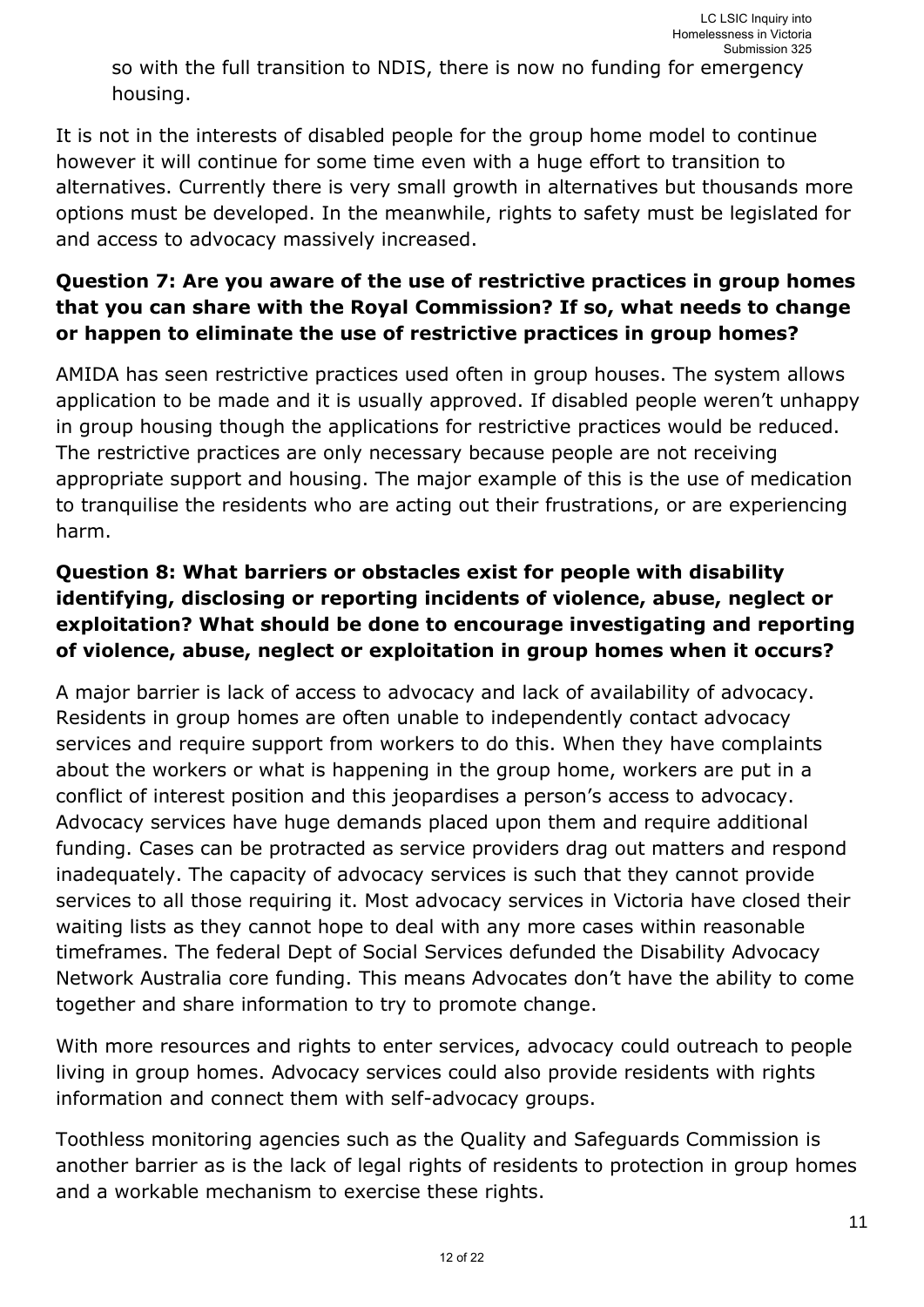Self-advocacy groups are very poorly funded yet provide peer support, have experience acting as a group on disability rights issues and provide rights information and skills in self advocacy. Resourcing for self-advocacy is one off around Australia. Victoria funds a very small number of self advocacy groups a very small amount of money. They do also fund the Self Advocacy Resource Unit, SARU. AMIDA and SARU were funded to meet with self-advocates with intellectual disability, Aquired Brain Injury and complex communication impairments across Australia and this led to the development of a proposal for the roll out of resourcing units for self-advocacy support specifically for people within these target groups. However, the NDIS Information Linkages and Capacity building funding framework does not allow for this model to be funded and is lonely short term funding anyway. Despite several applications, no national funding for self-advocacy resourcing has been provided nor has there been any increase to the very small direct funding to self advocacy groups.

## **Question 9: Should anything be done to improve or change staffing in group homes to better support the choices and potential of people with disability?**

Yes. Self-advocacy groups could play a major role in training staff. Ableism is rife in the disability workforce and very little is done to challenge it. Disabled people and self-advocacy groups could be instrumental in changing this. Many self-advocacy groups have sought this type of funding but apart from sporadic short-term funding, little has been provided. On-going funding to self-advocacy groups and a role in training staff would begin to challenge ableist views.

### **Question 10: What else should we know? Have we missed anything?**

Yes. As Australia is a signatory to the **Convention on the Rights of Persons with a Disability** we believe the Royal Commission should consider the lack of progress by Australia in meeting the obligations of this Convention especially with reference to violence, abuse, neglect and exploitation.

We have included relevant housing and related excerpts from the <sup>1</sup>**Committee on the Rights of Persons with Disabilities 15th October 2019 report on,** 

## **"Concluding observations on the combined second and third periodic reports of Australia"**

The Committee is concerned about:

-

The unsustainability and inadequacy of resources for continuous, individual and independent advocacy programmes.

## **The Committee recommends that the State party:**

<sup>1</sup> Concluding Observations: UN Report on Australia's Review of the Convention on the Rights of Persons with Disability (CRPD), 24 September 2019.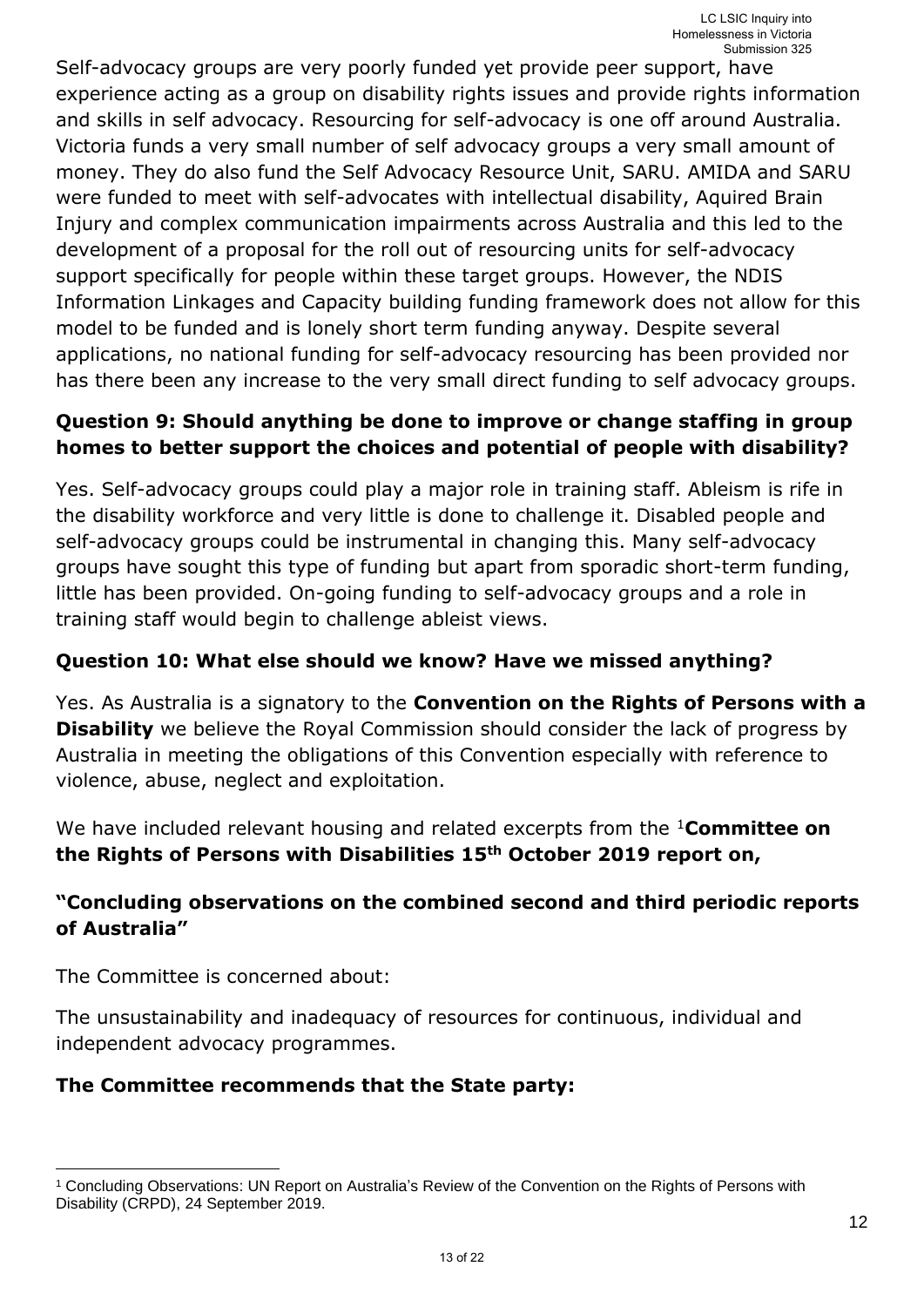## **Ensure that persons with disabilities are able to access continuous, sustainable and adequately resourced individual and independent advocacy programmes, particularly those not part of the National Disability Insurance Scheme.**

# **Accessibility (art. 9)**

17.The Committee is concerned about:

(a)The lack of a national framework for reporting compliance with the Disability Standards for Accessible Public Transport 2002, the Disability (Access to Premises – Buildings) Standards 2010 and the National Standards for Disability Services;

(b)The significant proportion of the existing built environment that is inaccessible and the lack of mandated national access requirements for housing in the National Construction Code;

(c)The lack of comprehensive and effective measures to implement the full range of accessibility obligations under the Convention, including the lack of information and communications technologies and systems.

**18. In the light of article 9 of the Convention and its general comment No. 2 (2014) on accessibility, the Committee recommends that the State party, taking into account goal 9 and targets 11.2 and 11.7 of the Sustainable Development Goals:** 

**(a) Establish and enact a national framework for reporting compliance with the Disability Standards for Accessible Public Transport 2002, the Disability (Access to Premises – Buildings) Standards 2010 and the National Standards for Disability Services ;** 

**(b) Amend the federal law by including mandatory rules on access for all new and extensively modified housing ;** 

**(c) Take the necessary legislative and policy measures, such as the development of public procurement criteria, to implement the full range of accessibility obligations under the Convention, including regarding information and communications technologies and systems, and ensure effective sanctions measures for non-compliance.** 

**The Committee recommends that the State party:** 

**(a) Establish a national accessible oversight, complaint and redress mechanism for persons with disabilities who have experienced violence, abuse, exploitation and neglect in all settings, including all those not eligible**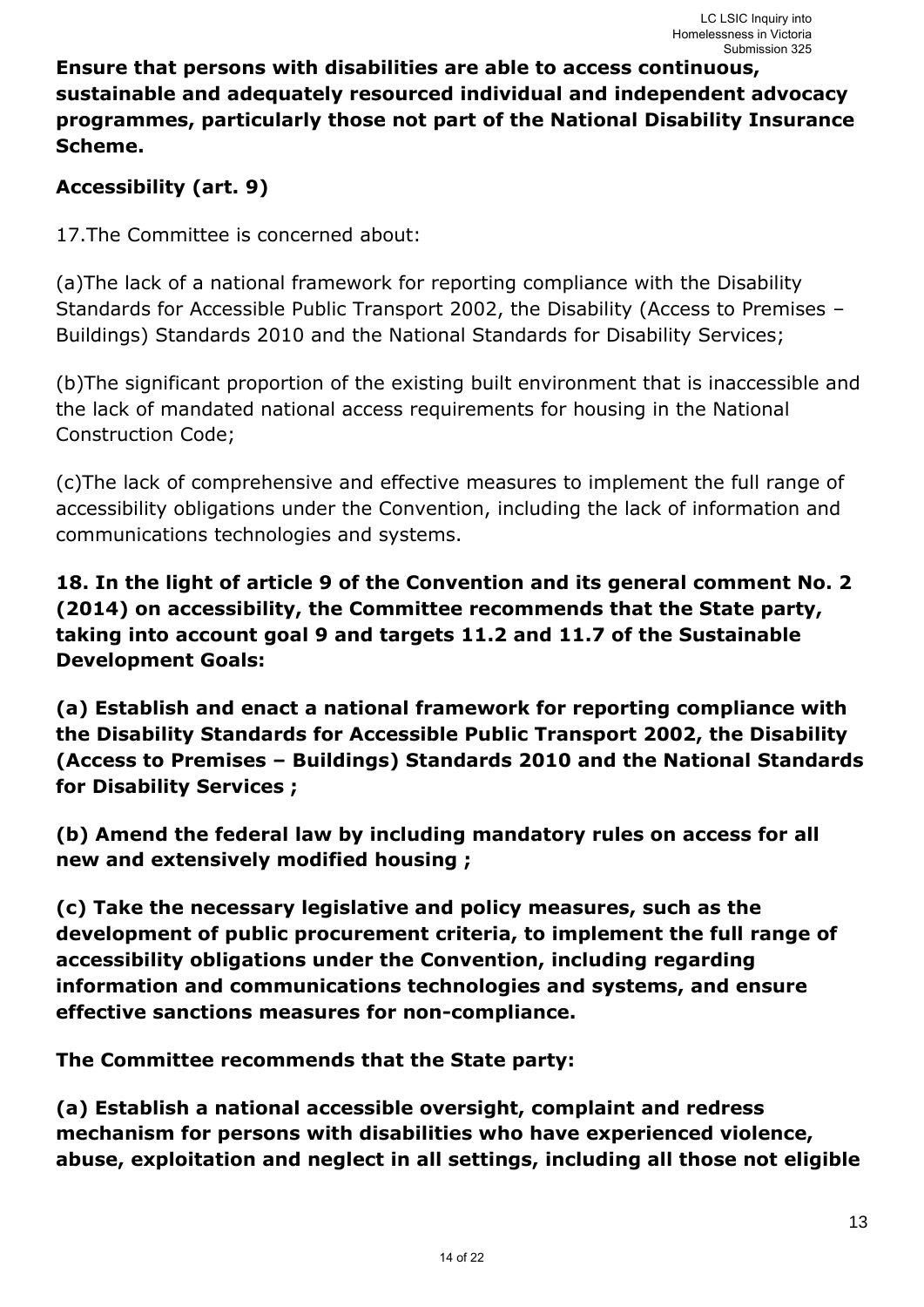**for the National Disability Insurance Scheme and, particularly, older women with disabilities;** 

# **(b) Ensure adequate resources and a redress mechanism for the Royal Commission into Violence, Abuse, Neglect and Exploitation of Persons with Disabilities ;**

# (c)**Implement the recommendations contained in the report of the Australian Human Rights Commission** *A Future without Violence***;**

The Committee is concerned about:

(a)The fact that the Specialist Disability Accommodation framework facilitates and encourages the establishment of residential institutions and will result in persons with disabilities having to live in particular living arrangements in order to access National Disability Insurance Scheme support;

(b)The lack of appropriate, affordable and accessible social housing, which severely limits the capacity of persons with disabilities to choose their place of residence;

(c)The fact that the Younger People in Residential Aged Care action plan only outlines ways to reduce the number of persons under 65 years of age, including persons with disabilities, living in aged care facilities, but does not end the practice.

## **38. The Committee recommends that the State party:**

**(a) Develop a national framework aimed at closing all disability-specific residential institutions and preventing transinstitutionalization , including by addressing how persons with disabilities not eligible for the National Disability Insurance Scheme can be supported to transition from living in an institution to living independently in the community;** 

**(b) Increase the range, affordability and accessibility of public and social housing for persons with disabilities, including by implementing a quota for accessible social housing and by developing regulations and standards to guarantee the progressive application of universal design principles in accessible housing ;** 

# **(c) Revise the Younger People in Residential Aged Care action plan to ensure that by 2025 no person under 65 years of age enters or lives in residential aged care.**

AMIDA supports these recommendation and urges the Royal Commission to consider and accept them. Further we recommend that the Royal Commission make recommendation that;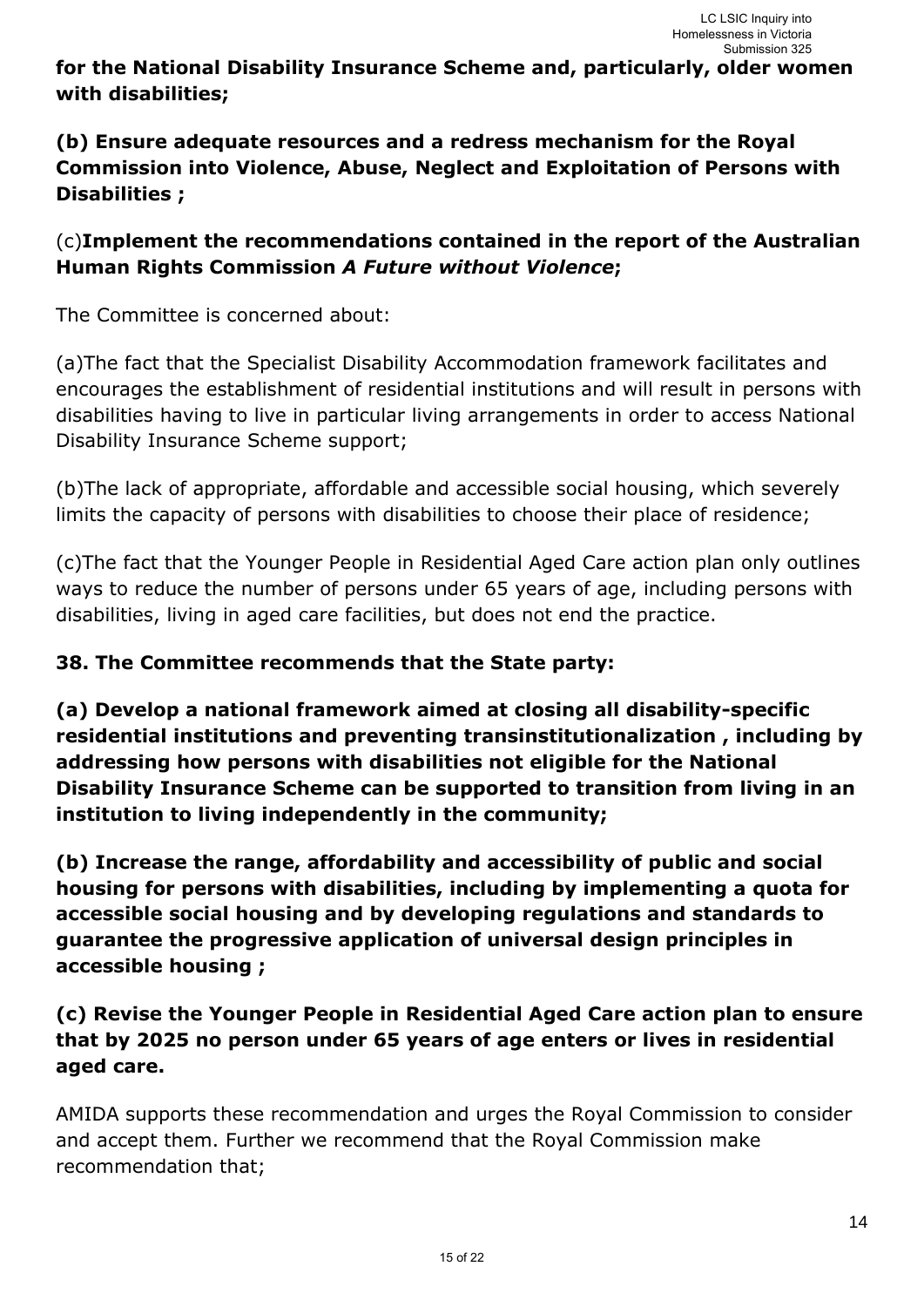- **1. Give people a way out of violent and abusive environments.** 
	- **a) Much much, much more independent affordable accessible housing through both Public housing and SDA that is based on what we know about group homes, what people want when given an experience of the alternatives to group homes and not what developers, support providers and funding bodies want.**
	- *b)* **Give people independent support for exploring options and decisionmaking so they can learn about options and say what they want. People with disability needs to have an active say in their housing rights and their housing options the same as anyone else in the community,**
	- **c) Make it easy to get emergency extra funding from the NDIS when there is crisis and Exploring Housing Options Package funding is urgently needed.**
	- *d)* **The NDIS should pay for housing costs in an emergency but this can't be a substitute for long term appropriate housing growth. This is paramount. There is a need for provision of emergency housing to be available to someone in a group home who has experienced violence, abuse, discrimination and neglect which is disability specific with Universal Housing Design GOLD or PLATINUM level standards. (i.e enhanced requirements for the Core Capital Liveable housing design elements plus all remaining elements)**
- **2. Give people the choice** 
	- **a) Give people the choice of where they live and who they live with and the support they receive and who provides it. Given this choice, most people would not choose to share their entire lives in a group home.**
	- **b) Give residents more choice and control of Support Independent Living (SIL) providers so they have real choice about who works with them.**
	- **c) Many disabled people are finding they cannot secure accommodation and SIL even when there is a vacancy. Providers choose not to provide to some people. Choice is shifting to the provider rather than the service user. A high quality government provider of last resort for housing and support needs to be considered, as the States no longer see themselves as responsible for this.**
	- **d) Stop building group homes as they are not a model that is conducive to allowing quality or choice, and control for people in their lives. Stop clustering people with a disability in unit developments of up to 15 where the support provider is locked in for all units with no individual choice of who provides support**
- **3. Change NDIS SDA frameworks and policy** 
	- *a)* **Change NDIS SDA frameworks and policy so that people are not forced to share Specialist Disability Accommodation in order to have needed**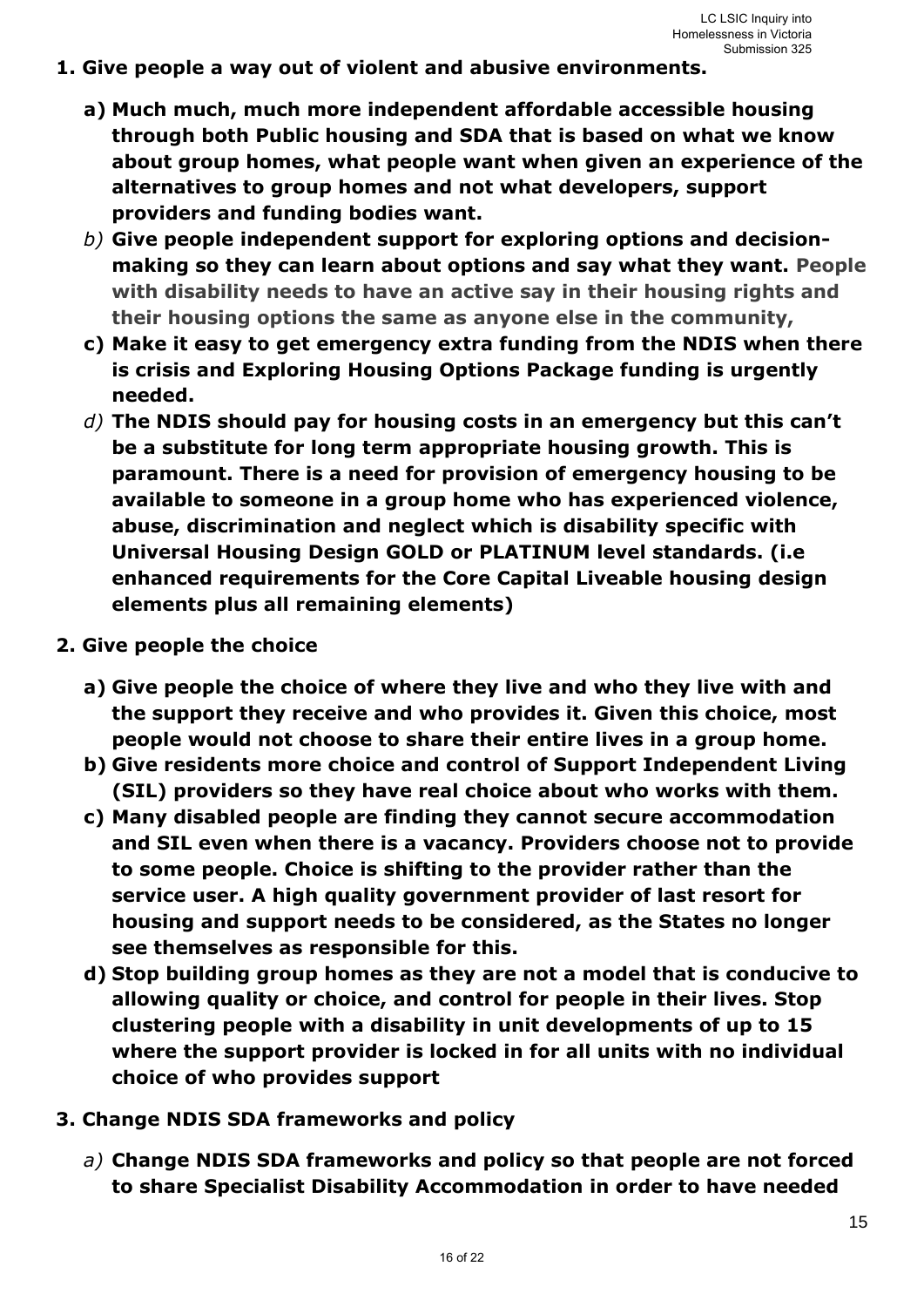**housing and support. Change the regulations and attitude of the NDIA so that it is possible to support someone who wants or needs to live alone, with the supports they need, especially in remote areas**

- **4. Allow the voice of disabled people to be heard** 
	- **a) Increase funding for independent advocacy and allow advocates to provide people with a disability with information directly about advocacy so they can access it if needed and wanted.**
	- **b) Allow advocacy organisations like AMIDA who have developed training packages for residents to be properly resourced to provide training of residents about their rights and housing options**
	- **c) Provide funding for self-advocacy groups across Australia so that people are more empowered to live productive lives and choose their housing from all available options.**
	- **d) Make it mandatory for organisations who run or provide support in group homes to have a person or people with an intellectual disability, a brain injury or complex communication needs as a member of their management committee or group and allow these people to have access to VATT training. "**

Supported Residential Services living arrangements present the same challenges as group homes or rooming house arrangements and can lead to conflict between residents, violence and abuse. People with Disabilities can find themselves in a state of homelessness from one day to the next if they are unable to tolerate their circumstances, like any member of the community.

## **Family and carer relinquishment of care**

-

AMIDA has seen instances where family have been required to relinquish care of people with disability for various reasons such as illness, surgery, moving into care themselves or passing on. At times there may be no plan in place for the person with disability for when these life events take place for their carer.

## **Government Services in Victoria for Housing and Homelessness**

Report on Government Services 2020 - Part G Housing and homelessness<sup>2</sup> Main aims of services within the sector

"The main aim of housing and homelessness sector services is to ensure that all Australians have access to affordable, safe and sustainable housing - a vital determinant of wellbeing that is associated with better outcomes in health, education and employment, as well as economic and social participation."

<sup>&</sup>lt;sup>2 2</sup> Report on Government Services 2019 – Housing (http://pc.gov.au/research/ongoing/report-on-governmentservices/2019/housing-and -homelessness)<sup>2</sup>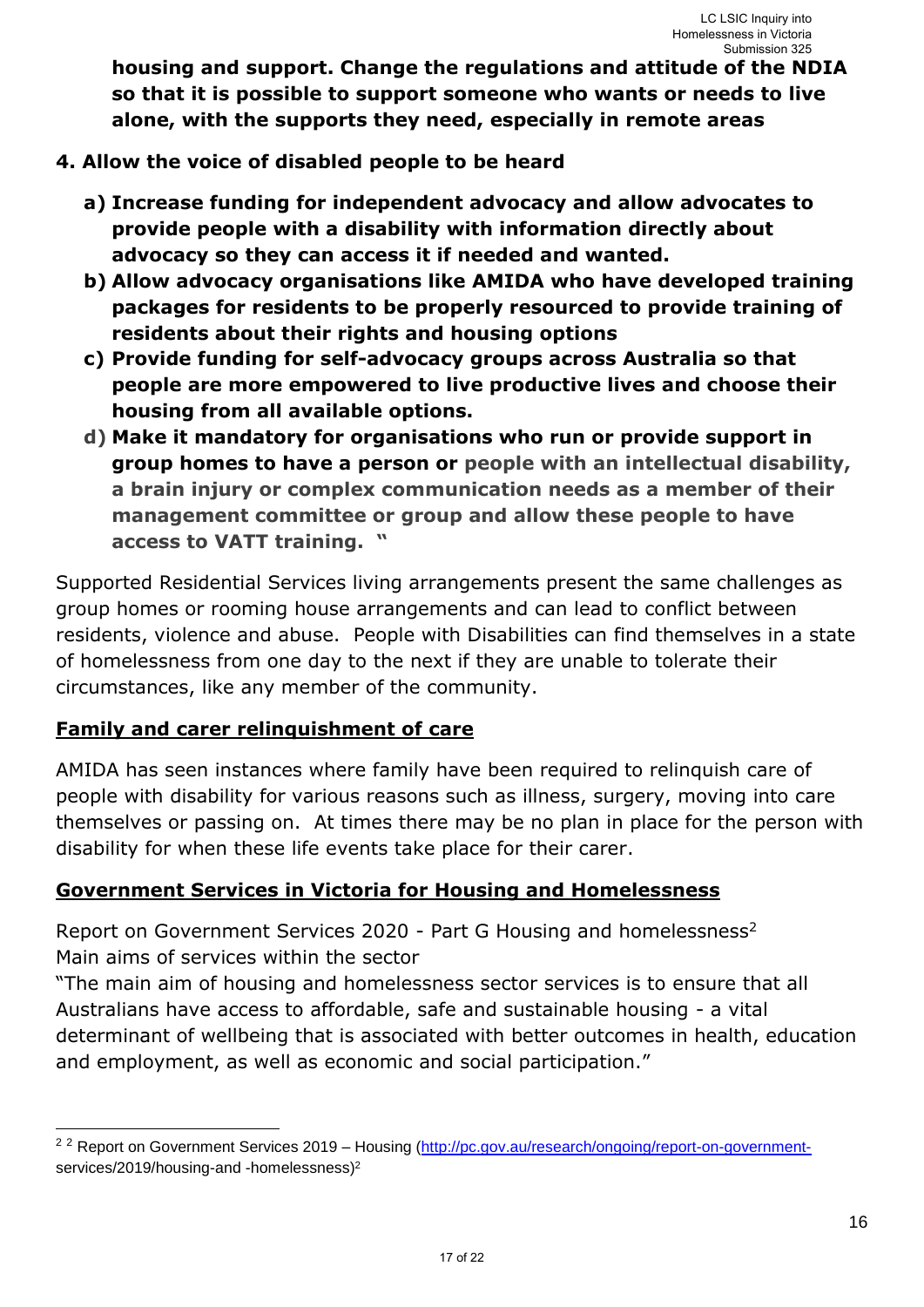This report also acknowledges "Low income earners are particularly susceptible to housing instability as market factors lead to higher private housing prices. "Rental stress", defined as spending more than 30 per cent of gross household income on rent, is a measure of housing affordability for this cohort." Further "A temporary inability to access or maintain stable housing in the private sector may be addressed for some with the support of short or medium -term services. For others, ongoing housing stability may depend on long-term social housing tenancy. A smaller proportion of service users experience variable but persistent vulnerability to housing instability and homelessness. This is typically associated with a complex mix of adverse social and economic circumstances that affect the capacity of the household to maintain engagement with service providers and effectively utilise services. For the most vulnerable, limited progress towards a less insecure form of housing or homelessness may require a range of service types, and may not be sustained. Further progress may be possible on later re-engagement with service providers. Factors that increase the risk of homelessness and/or need for social housing can include physical and mental health issues, disability, alcohol and other drug misuse, unemployment, relationship breakdown and family or domestic violence. Housing instability and homelessness can in turn increase vulnerability to adverse social and economic circumstances through, for example, poorer outcomes in education, employment and health, and increased risk of involvement with the justice system."

AMIDA strongly agrees with the findings mentioned above and notes there has been the development of a National Housing and Homelessness Agreement (NHHA) which includes agencies specialising in delivering services to specific target groups.

Often homelessness from relationship breakdown and domestic violence leaves women with children homeless or living in their car, or older women who are unable to gain work living with family or friends in a tentative housing crisis. Often this leads to these families and older women living on the street with no financial support.

The national priority cohorts specifically identified are:- Women and children affected by family and domestic violence Children and young people Indigenous Australians People experiencing repeat homelessness People exiting institutions and care into homelessness Older people

## AMIDA notes there is no identified need for specialist homelessness services for people with disability.

A contributing factor to this may be that before the introduction of the National Disability Insurance Scheme (NDIS), funding for an accessible house and in-home supports mostly went together under the Department of Health and Human Services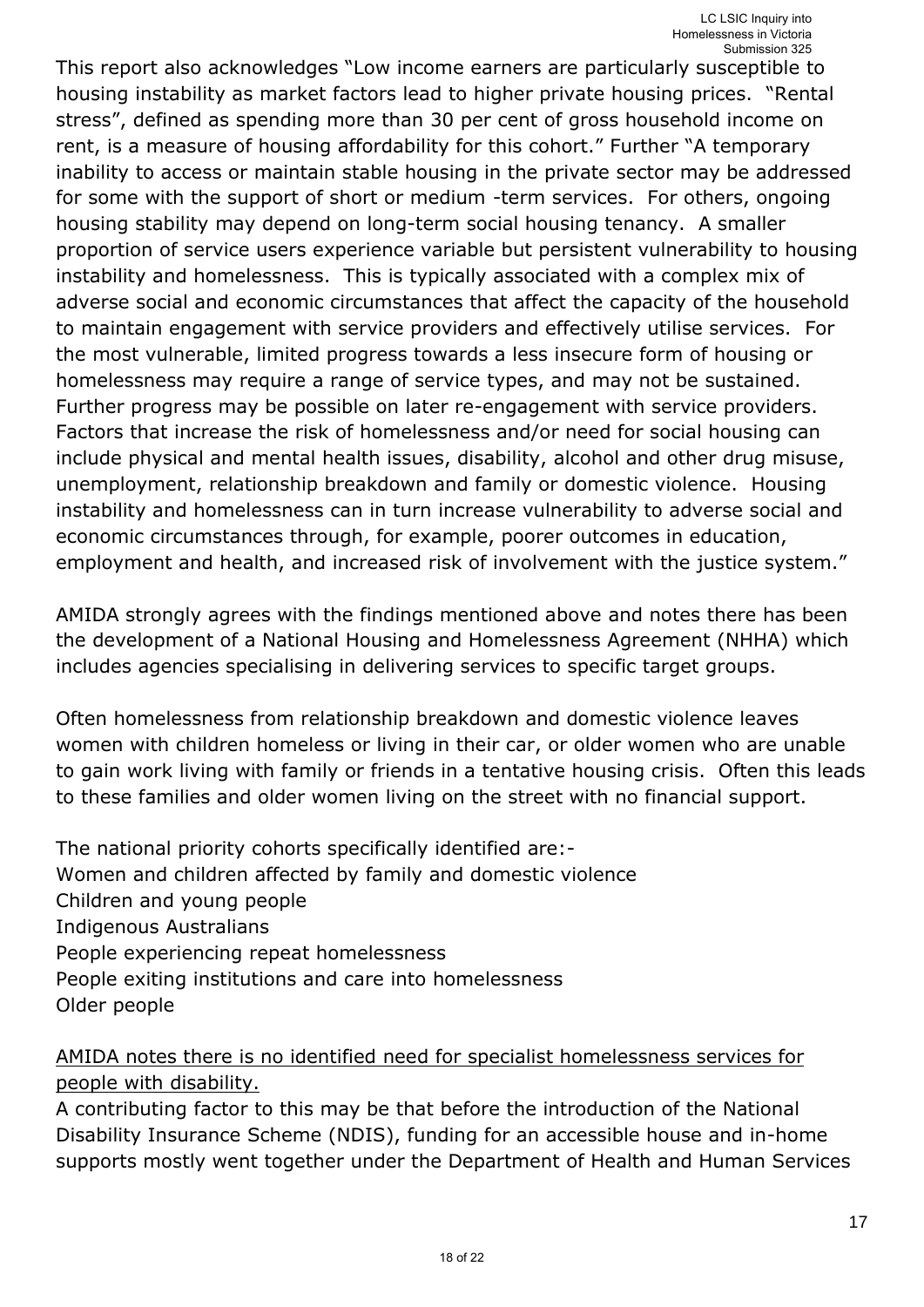(DHHS). This is because daily personal support was only available in supported accommodation or Independent Support Packages (ISP).

In the NDIS these supports have been separated. The NDIS recognises that most people who need Supported Independent Living (SIL) funding which is assistance from paid support workers at home, are able to live in an ordinary home that is already available and does not need modification. Most people who will have SIL approved as a reasonable and necessary support in their NDIS plan will not need Specialist Disability Accommodation (SDA).

The NDIS itself predicts that only 6% of participants will qualify for SDA. This means 94% will not get SDA approved in their NDIS plans. This percentage also does not include any participants with disability who have applied for the NDIS and been denied access, most often simply due to a lack of medical evidence from treating practitioners who often do not have information about what the NDIA require to assess eligibility.

This has created an enormous service gap for people with disability who were eligible and waiting for housing under the Disability Services Register (DSR) under the DHHS model, now find themselves ineligible for SDA or any Specialist Homelessness Service.

This is a big change for people with intellectual disability that have no significant physical access needs. NDIS participants in this group will most likely receive SIL and not SDA funding. This is further compounded by the number of people with intellectual disability who already live in supported accommodation that transition automatically to SDA even though they would not likely qualify if they were to reapply for SDA now. This fact is highly confusing to people with intellectual disability who may see that their fellow people with disability in the community are housed and they find themselves excluded from housing and unable to understand why.

It is important to consider the housing needs of the 90% of people with a disability who are ineligible for NDIS funding support and the fact that the ILC providers are unable to assist this group of people with disability in their many and different housing needs. This is a new group of people with disability who will add to the already growing homelessness list.

We know that there is not enough Community housing or transitional emergency housing as we have had clients who have been in temporary or transitional housing for many years. This housing is not extra housing and the more people who are in transitional housing long term the less emergency housing available for homeless people now.

State governments were the provider of last resort but are relinquishing this. The NDIS and State housing providers argue over who will pay for maintenance that is essential for people with a disability who wait for months or years for maintenance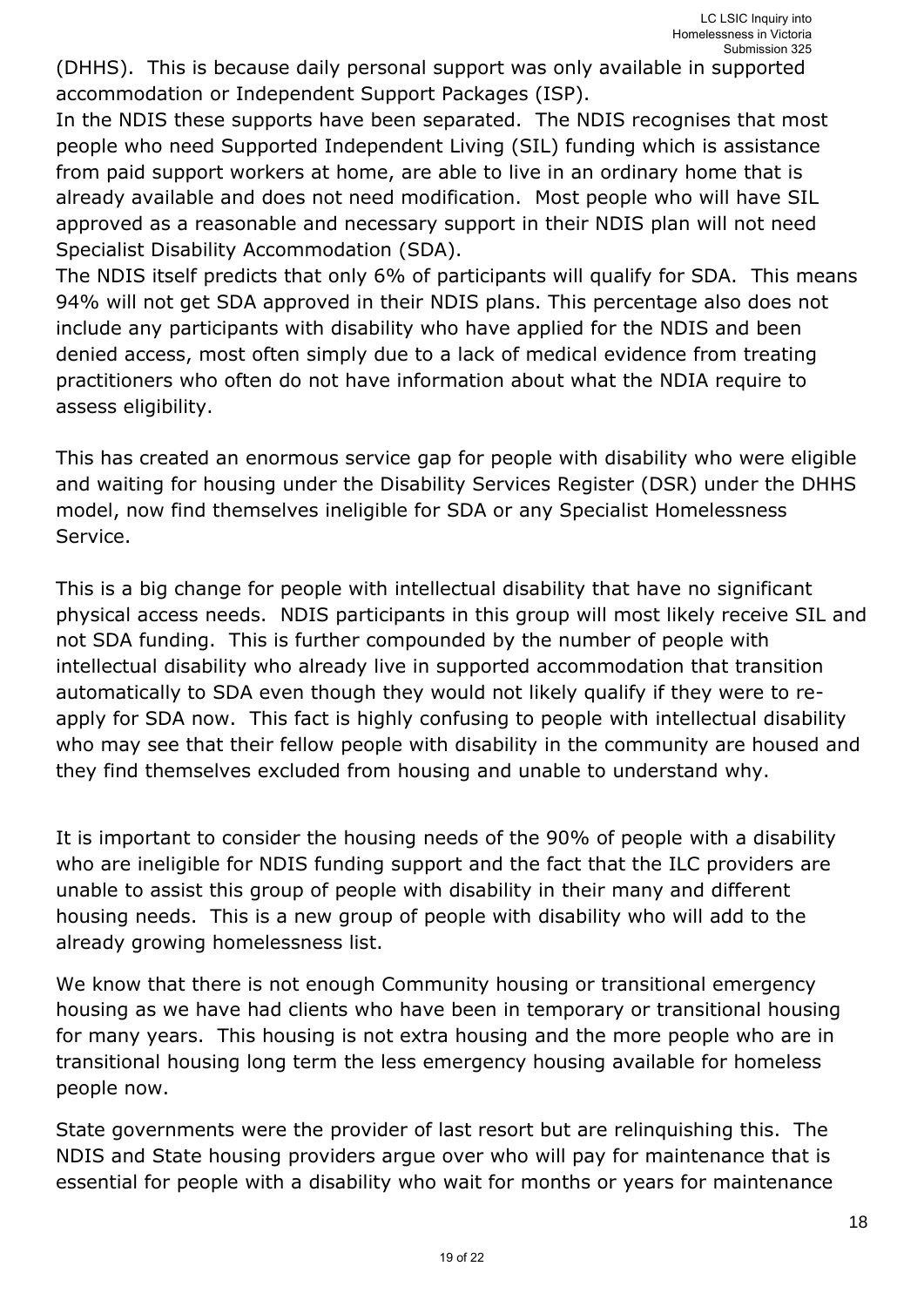that allows them access to their homes. E.g. a client who is living in a rooming house on the second floor with only stair access, this client is in a wheelchair much of the time and has to lower the chair downstairs with a rope and crawl downstairs. We had someone with a physical disability housed in a house without access, he relied on people carrying him and his wheelchair up and down stairs, but this was a health and safety nightmare which took some time to resolve.

AMIDA is also concerned about the lack of housing workers and advocacy services for people with a disability in regard to housing and homelessness.

We are concerned that Builders are using the NDIS incentives to build housing with inbuilt restrictive practice. This is a major concern as the people who may be next on the waiting list for those homes may not need inbuilt restrictive practice. People with disability will once again have their choice and control taken away and be unable to access their kitchen even if they are able to cook for themselves.

With the lack of Public affordable accessible housing and the continuing increase in our population there will be more and more people unable to move out of unsuitable housing and waiting lists will continue to grow.

As recognised above low income earners are more susceptible to rental stress, the majority of people with disability are recipients of the Disability Support Pension and are not receiving an income from any other means.

## Further recommendations from the **Committee on the Rights of Persons with Disabilities 15th October 2019 report on**

## **Adequate standard of living and social protection article 28**

51. The committee is concerned about:

a) A significant proportion of persons with disabilities living either near or below the poverty line;

b) The eligibility restrictions for the Disability Support Pension and the inadequate income support payments to persons with disabilities, such as the Newstart employment payment;

c) The limited consideration of persons with disabilities, particularly Indigenous persons with disabilities, in poverty and homelessness reduction strategies including the National Affordable Housing Agreement and National Partnership Agreement on Homelessness.

## **52. The Committee recommends that the State party:**

**a) Develop a national poverty reduction plan that is inclusive and accessible to all persons with disabilities and prioritize the realization of the right to an adequate standard of living and social protection for Indigenous persons with disabilities;**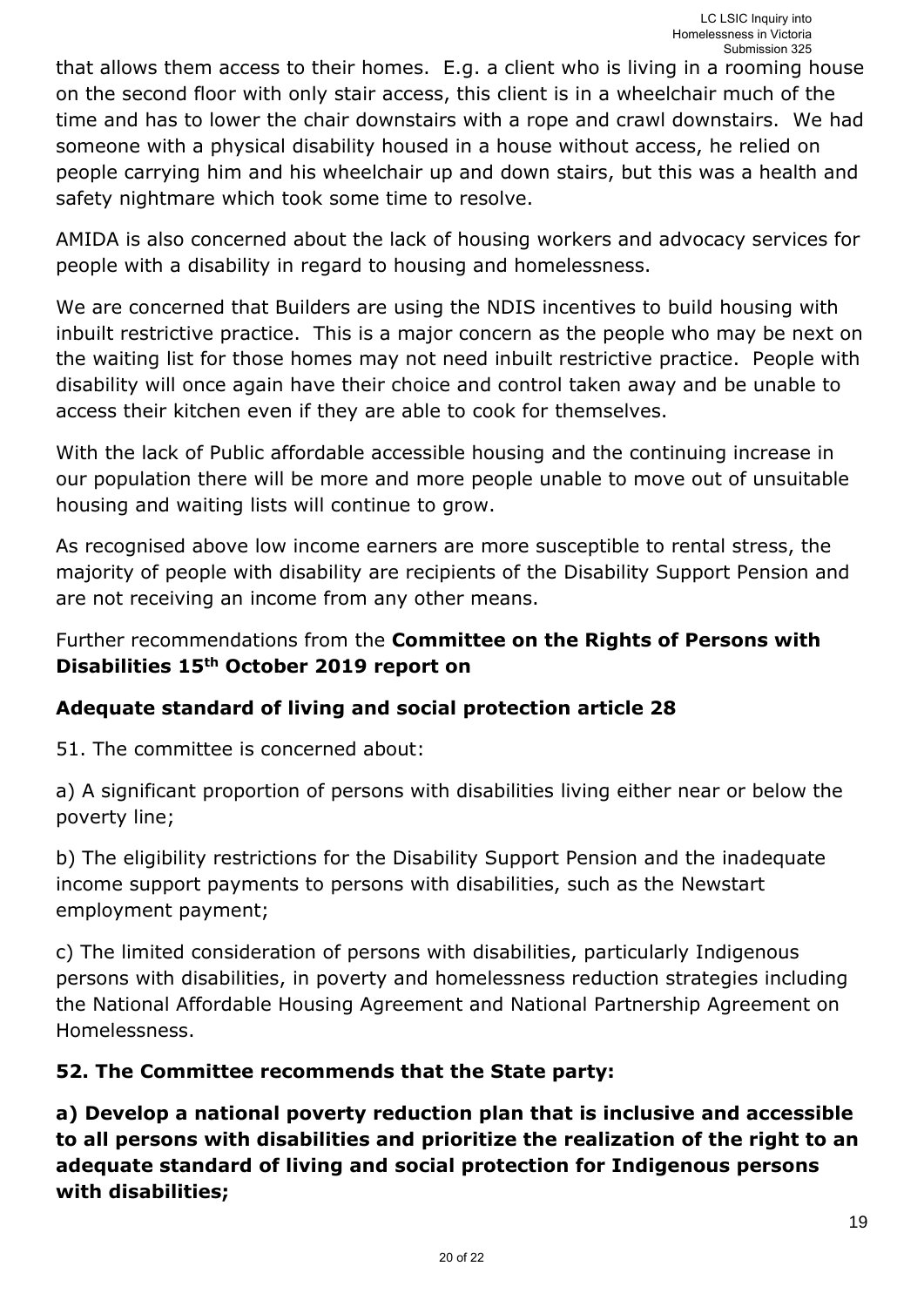**b) End the eligibility restrictions for the Disability Support Pension, increase the rate of Newstart unemployment payment and other income support payments to ensure persons with disabilities have access to an adequate standard of living;** 

**c) Ensure that persons with disabilities are included as a priority cohort in the implementation of poverty and homelessness reduction programmes, including the National Affordable Housing Agreement and the National Partnership Agreement on Homelessness.** 

Public Opinion<sup>3</sup> also indicates 32% of survey respondents said access to affordable and accessible housing and accommodation was a severe issue. Another 27% said it was a major issue. Comments highlighted housing for people with disability was not enough of a priority. Many people said housing affordability is likely to get worse into the future.

In this area, people said a future strategy should enable:

- More to be done to strengthen building codes, standards and requirements to ensure housing is accessible into the future.
- Tailored strategies and supports for people with disability to be included in national housing agreements between Commonwealth and state and territory governments.

#### **Recommendations for Inquiry:-**

-

**Look for ways to promote independent affordable accessible housing through both Public housing and SDA that is based on what people want not what developers, support providers and funding bodies want.** 

**Include in the model for ending homelessness a mechanism to assist people with independent support for decision-making so they can learn about options and say what they want.** 

**Make it easy to get emergency extra funding from the NDIS when there is crisis and Exploring Housing Options Package funding is urgently needed.** 

**Stop building group homes and stop clustering people with a disability in unit developments of up to 15 where the support provider is locked in for all units with no choice of who provides support** 

**Change NDIS SDA frameworks and policy so that people are not forced to share Specialist Disability Accommodation in order to have needed housing and support.** 

<sup>3</sup> Consultation report to help shape the next national disability strategy, Right to opportunity, December 2019.